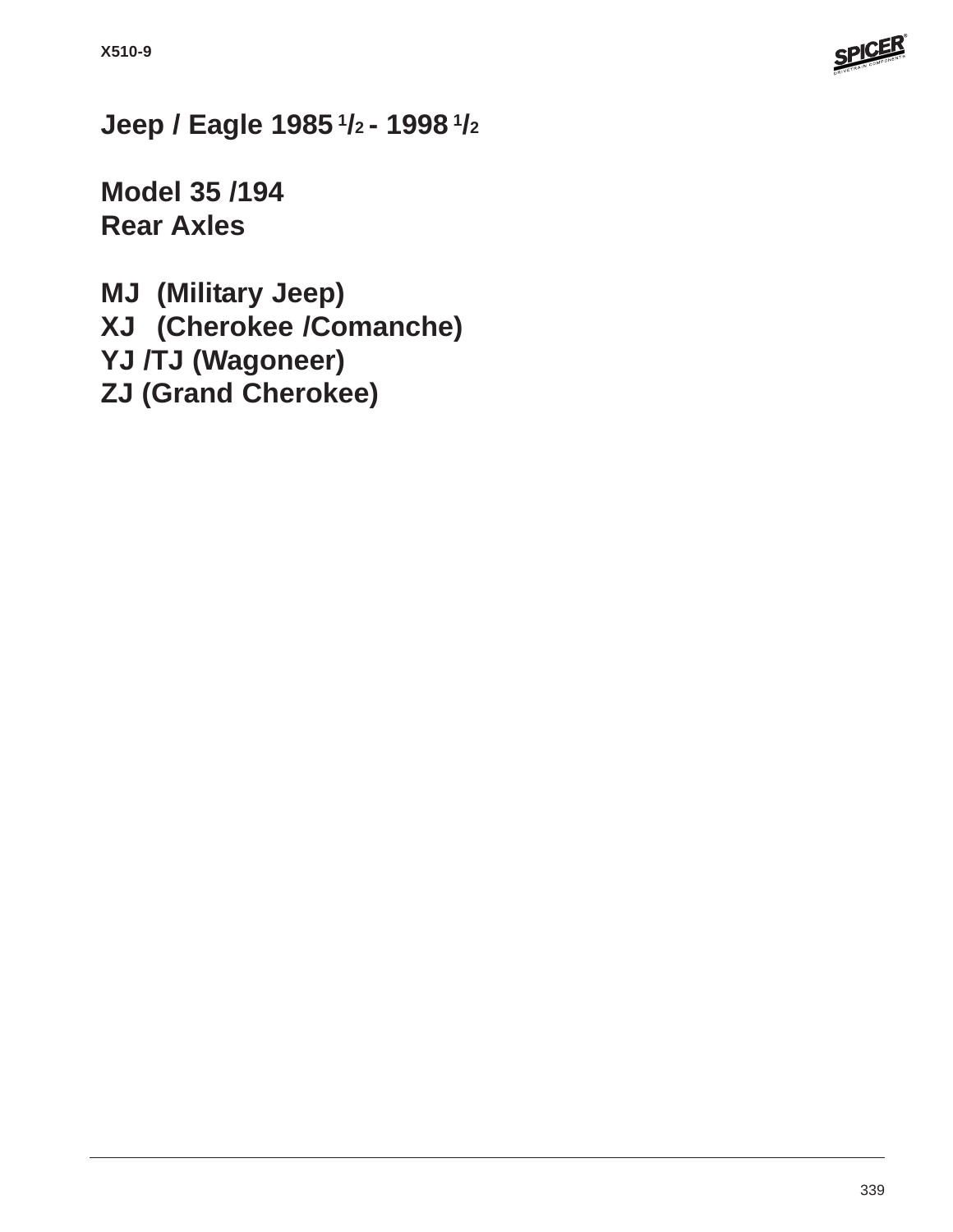

# **Exploded View Jeep Model 35 /194 Rear Axles**

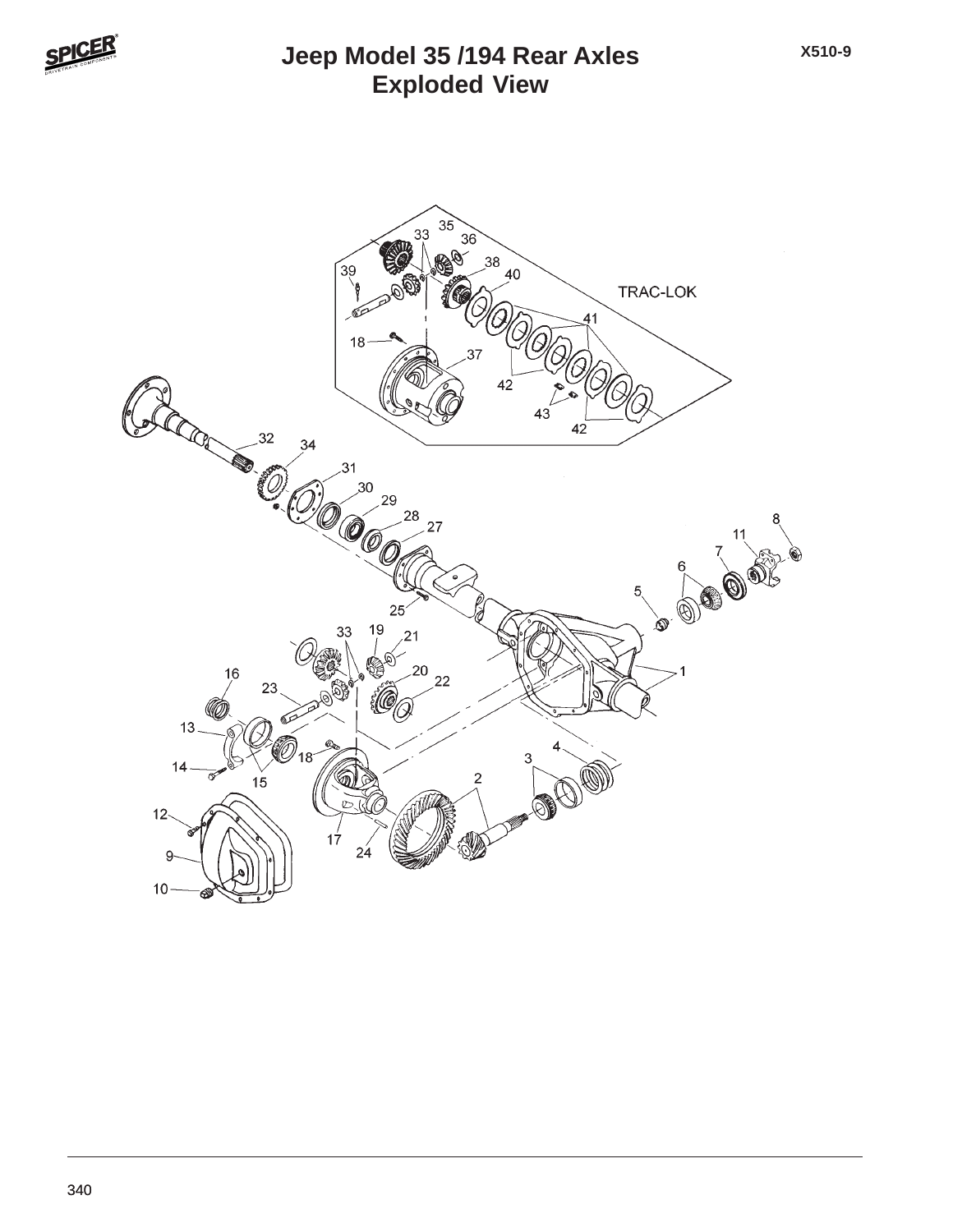

| <b>ITEM</b><br>NO. | <b>PART</b><br><b>NUMBER</b> | <b>DESCRIPTION</b>               | <b>ITEM</b><br>NO. | <b>PART</b><br><b>NUMBER</b> | <b>DESCRIPTION</b>                  |
|--------------------|------------------------------|----------------------------------|--------------------|------------------------------|-------------------------------------|
| $\mathbf{1}$       | $- (3)$                      | Housing - Axle Service           | 25                 | $- (3)$                      | Bolt - Brake Mounting               |
| $\overline{c}$     | $-$ (1)                      | Drive Pinion & Gear Assembly     | 26                 | $- (3)$                      | Nut - Brake Mounting                |
| 3                  | 707162X                      | KIT - Inner Pinion Bearing       | 27                 | $- (2)$                      | Seal - Inboard Shaft                |
| 4                  | 701121X                      | Inner Pinion Bearing Shims       | 28                 | $- (2)$                      | Retainer Ring - Wheel Bearing       |
| 5                  | 42102                        | Spacer - Collapsible             | 29                 | $- (2)$                      | Wheel Bearing Assembly              |
| 6                  | 706894X                      | KIT - Outer Pinion Bearing       | 30                 | $- (2)$                      | Seal - Outboard Shaft               |
| $\overline{7}$     | 43085                        | Seal - Pinion Oil                | 31                 | $- (2)$                      | Retainer - Oil Seal                 |
| 8                  | 44189                        | Pinion Nut                       | 32                 | $- (1)$                      | Shaft-Axle Flanged Drive            |
|                    | $-$ (2)                      | KIT - Carrier Cover              | 33                 | $- (2)$                      | $C - Clip$                          |
|                    |                              | (inc items 9, 10)                | 34                 | $- (2)$                      | Tone Ring                           |
| 9                  | $- (2)$                      | <b>Carrier Cover</b>             | 35                 | 41599                        | Pinion - Differential (t/l)         |
| 10                 | $- (2)$                      | Plug - Cover                     | 36                 | 40266                        | Thrustwasher - Diff Pinion (t/l)    |
| 11                 | $- (2)$                      | End Yoke                         | 37                 | $-$ (1)                      | Case - Differential (t/l)           |
| 12                 | 34279                        | Bolt - Carrier Cover (qty 10)    | 38                 | 43234                        | Gear $-$ Diff $(t/l)$               |
| 13                 | $- (3)$                      | Differential Bearing Cap         | 39                 | 42990                        | Shaft - Differential (t/l)          |
| 14                 | 48631-1                      | Bolt - Differential Bearing Cap  |                    | 707165X                      | $KIT - Diff Plate & Disc (t/l)$     |
| 15                 | 706016X                      | KIT - Differential Bearing       |                    |                              | (inc items 40, 41, 42, 43, 24)      |
| 16                 | 73139X                       | PKG - Differential Bearing Shim  | 40                 | $- (4)$                      | Plate - Preload Spacer              |
| 17                 | $-$ (1)                      | Case - Differential (std)        | 41                 | $- (4)$                      | Disc - Differential                 |
| 18                 | 41221                        | Bolt - Drive Gear                | 42                 | $- (4)$                      | Plate - Differential Pressure       |
| 19                 | $- (2)$                      | Pinion - Differential (std)      | 43                 | 40835                        | Clip - Differential Clutch Retainer |
| 20                 | $- (2)$                      | Gear - Differential (std)        | 44                 | 38615                        | RTV - Silicone Sealant              |
| 21                 | $- (2)$                      | Thrustwasher - Diff Pinion (std) | N.I.               | 50068                        | Slinger - Pinion Oil Seal Outer     |
| 22                 | $- (2)$                      | Thrustwasher - Diff Gear (std)   | N.I.               | 48008                        | Oil Seal                            |
| 23                 | $- (2)$                      | Shaft - Differential (std)       |                    |                              | (Item 45 & 46 used on               |
| 24                 | 43245                        | Pin - Shaft Lock                 |                    |                              | WJ Model 198 only)                  |
|                    |                              |                                  |                    |                              |                                     |
|                    |                              |                                  |                    |                              |                                     |
|                    |                              |                                  |                    |                              |                                     |
|                    |                              |                                  |                    |                              |                                     |
|                    |                              |                                  |                    |                              |                                     |
|                    |                              |                                  |                    |                              |                                     |
|                    |                              |                                  |                    |                              |                                     |
|                    |                              |                                  |                    |                              |                                     |
|                    |                              |                                  |                    |                              |                                     |
|                    |                              |                                  |                    |                              |                                     |
|                    |                              |                                  |                    |                              |                                     |
|                    |                              |                                  |                    |                              |                                     |
|                    |                              |                                  |                    |                              |                                     |
|                    |                              |                                  |                    |                              |                                     |
|                    |                              |                                  |                    |                              |                                     |
|                    |                              |                                  |                    |                              |                                     |
|                    |                              |                                  |                    |                              |                                     |
|                    |                              |                                  |                    |                              |                                     |
|                    |                              |                                  |                    |                              |                                     |
|                    |                              |                                  |                    |                              |                                     |
|                    |                              |                                  |                    |                              |                                     |
|                    |                              |                                  |                    |                              |                                     |
|                    |                              |                                  |                    |                              |                                     |
|                    |                              |                                  |                    |                              |                                     |
|                    |                              |                                  |                    |                              |                                     |
|                    |                              |                                  |                    |                              |                                     |
|                    |                              |                                  |                    |                              |                                     |
|                    |                              |                                  |                    |                              |                                     |

- (1) See "Bill of Material Table" on next page
- (2) See "Variable Parts Table" within this section
- (3) Contact Vehicle Manufacturer
- (4) Not Sold Separately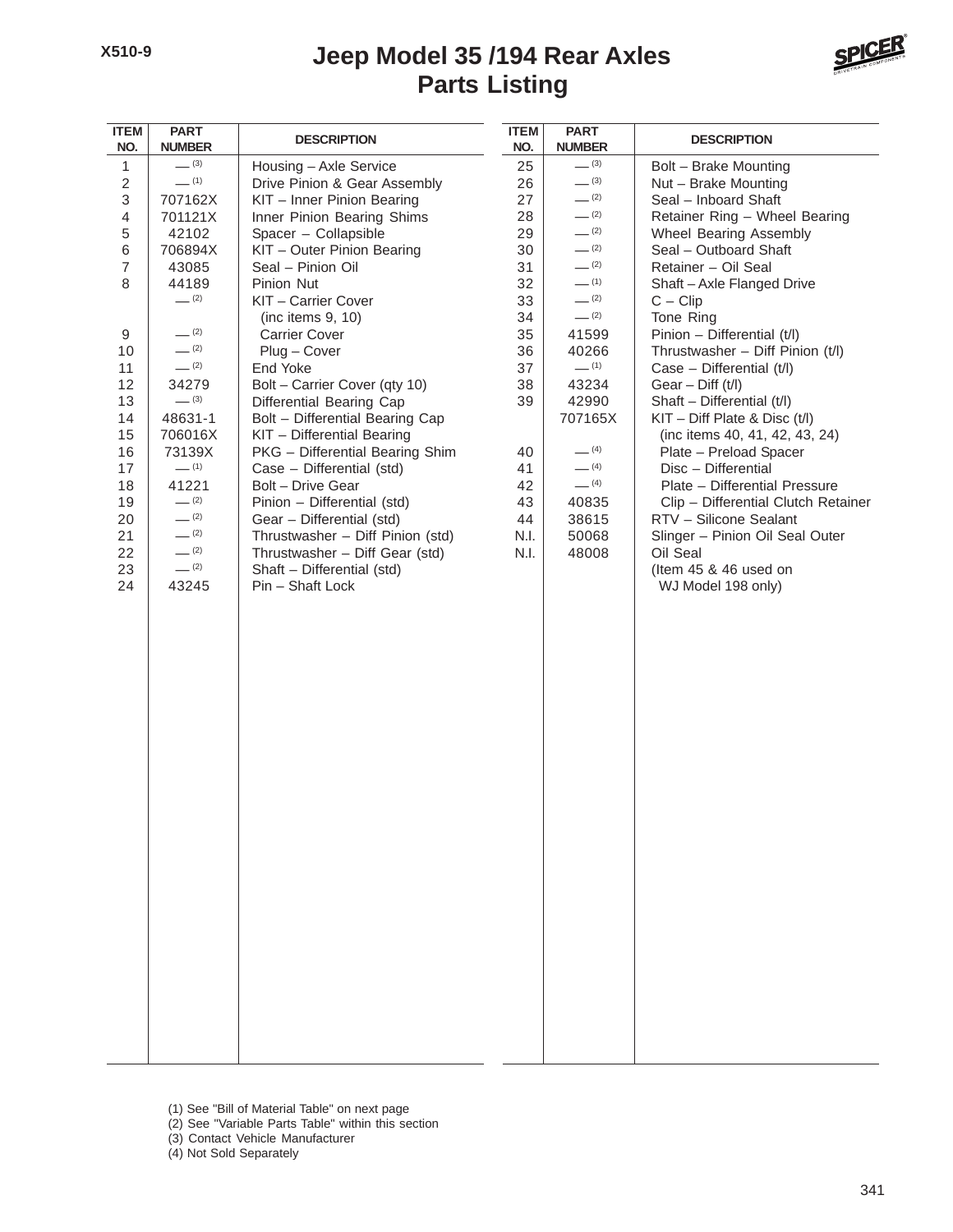

| Axle                        |                 |       |                           | <b>Axle Kits</b>              |                     |                        | Shaft & Joint Assy. |                  |
|-----------------------------|-----------------|-------|---------------------------|-------------------------------|---------------------|------------------------|---------------------|------------------|
| <b>Bill of</b>              | Diff.           |       | Ring Gear &               |                               | <b>Differential</b> |                        | <b>Right Hand</b>   | <b>Left Hand</b> |
| <b>Material</b>             | <b>Type</b>     | Ratio | Pinion Kit <sup>(7)</sup> | Case Assy. Kit <sup>(8)</sup> | Case Kit            | <b>Inner Parts Kit</b> | Shaft Assy.         | Shaft Assy.      |
| 1985 1/2 XJ Utility         |                 |       |                           |                               |                     |                        |                     |                  |
| 605315-1                    | Standard        | 3.31  | 72896-5X(8)               | 74209X                        | 43218               | 707247X                | 73107-1X            | 73107-2X         |
| 605315-2                    | Standard        | 3.54  | 72933-5X(8)               | 74209X                        | 43218               | 707247X                | 73107-1X            | 73107-2X         |
| 605315-3                    | Standard        | 4.11  | 707244-4X                 | 74209X                        | 43218               | 707247X                | 73107-1X            | 73107-2X         |
| 605315-4                    | <b>Trac Lok</b> | 4.11  | 707244-4X                 | 74210X                        | 707243X             | 706967-1X              | 73107-1X            | 73107-2X         |
| 605316-1                    | Standard        | 3.31  | 72896-5X(8)               | 74209X                        | 43218               | 707247X                | 73107-1X            | 73107-2X         |
| 605316-2                    | Standard        | 3.54  | 72933-5X(8)               | 74209X                        | 43218               | 707247X                | 73107-1X            | 73107-2X         |
| 605316-3                    | Standard        | 4.11  | 707244-4X                 | 74209X                        | 43218               | 707247X                | 73107-1X            | 73107-2X         |
| 605316-4                    | <b>Trac Lok</b> | 4.11  | 707244-4X                 | 74210X                        | 707243X             | 706967-1X              | 73107-1X            | 73107-2X         |
|                             |                 |       |                           |                               |                     |                        |                     |                  |
| 1986 XJ Utility<br>605290-1 | Standard        | 3.31  | 72896-5X(8)               | 74209X                        | 43218               | 707247X                | 72900-1X            | 72900-2X         |
| 605290-2                    | Standard        | 3.54  | 72933-5X(8)               | 74209X                        | 43218               | 707247X                | 72900-1X            | 72900-2X         |
|                             | Standard        | 4.11  | 72932-5X(8)               | 74209X                        | 43218               | 707247X                | 72900-1X            | 72900-2X         |
| 605290-3                    |                 | 4.11  |                           | 74210X                        | 707243X             | 706967-1X              |                     | 72900-2X         |
| 605290-4                    | Trac Lok        |       | 72932-5X <sup>(8)</sup>   |                               |                     |                        | 72900-1X            |                  |
| 605293-1                    | Standard        | 3.31  | 72896-5X(8)               | 74209X                        | 43218               | 707247X                | 72912-1X            | 72912-2X         |
| 605293-2                    | Standard        | 3.54  | 72933-5X(8)               | 74209X                        | 43218               | 707247X                | 72912-1X            | 72912-2X         |
| 605293-3                    | Standard        | 4.11  | 707244-4X                 | 74209X                        | 43218               | 707247X                | 72912-1X            | 72912-2X         |
| 605293-4                    | <b>Trac Lok</b> | 4.11  | 707244-4X                 | 74210X                        | 707243X             | 706967-1X              | 72912-1X            | 72912-2X         |
| 605293-7                    | Standard        | 4.56  | 707244-5X                 | 74209X                        | 43218               | 707247X                | 72912-1X            | 72912-2X         |
| 605293-8                    | <b>Trac Lok</b> | 4.56  | 707244-5X                 | 74210X                        | 707243X             | 706967-1X              | 72912-1X            | 72912-2X         |
| 605293-9                    | Standard        | 3.08  | 72934-5X(8)               | 74209X                        | 43218               | 707247X                | 72912-1X            | 72912-2X         |
| 605293-10                   | <b>Trac Lok</b> | 3.08  | 72934-5X(8)               | 74210X                        | 707243X             | 706967-1X              | 72912-1X            | 72912-2X         |
| 605293-11                   | Standard        | 3.55  | 707244-3X                 | 74209X                        | 43218               | 707247X                | 72912-1X            | 72912-2X         |
| 605293-12                   | <b>Trac Lok</b> | 3.55  | 707244-3X                 | 74210X                        | 707243X             | 706967-1X              | 72912-1X            | 72912-2X         |
| 1986 XJ Pickup              |                 |       |                           |                               |                     |                        |                     |                  |
| 605292-1                    | Standard        | 3.31  | 72896-5X(8)               | 74209X                        | 43218               | 707247X                | 72900-1X            | 72900-2X         |
| 605292-2                    | Standard        | 3.54  | 72933-5X(8)               | 74209X                        | 43218               | 707247X                | 72900-1X            | 72900-2X         |
| 605292-3                    | Standard        | 4.11  | 72932-5X(8)               | 74209X                        | 43218               | 707247X                | 72900-1X            | 72900-2X         |
| 605292-4                    | Trac Lok        | 4.11  | 72932-5X(8)               | 74210X                        | 707243X             | 706967-1X              | 72900-1X            | 72900-2X         |
| 605294-1                    | Standard        | 3.31  | 72896-5X(8)               | 74209X                        | 43218               | 707247X                | 72912-1X            | 72912-2X         |
| 605294-2                    | Standard        | 3.54  | 72933-5X(8)               | 74209X                        | 43218               | 707247X                | 72912-1X            | 72912-2X         |
| 605294-3                    | Standard        | 4.11  | 707244-4X                 | 74209X                        | 43218               | 707247X                | 72912-1X            | 72912-2X         |
| 605294-4                    | Trac Lok        | 4.11  | 707244-4X                 | 74210X                        | 707243X             | 706967-1X              | 72912-1X            | 72912-2X         |
| 605294-5                    | <b>Trac Lok</b> | 4.56  | 707244-5X                 | 74210X                        | 707243X             | 706967-1X              | 72912-1X            | 72912-2X         |
| 605294-6                    | Standard        | 4.56  | 707244-5X                 | 74209X                        | 43218               | 707247X                | 72912-1X            | 72912-2X         |
| 605294-7                    | <b>Trac Lok</b> | 3.08  | 72934-5X(8)               | 74210X                        | 707243X             | 706967-1X              | 72912-1X            | 72912-2X         |
| 605294-8                    | Standard        | 3.08  | 72934-5X(8)               | 74209X                        | 43218               | 707247X                | 72912-1X            | 72912-2X         |
| 605294-9                    | <b>Trac Lok</b> | 3.54  | 72933-5X(8)               | 74210X                        | 707243X             | 706967-1X              | 72912-1X            | 72912-2X         |
| 605294-10                   | Standard        | 3.55  | 707244-3X                 | 74209X                        | 43218               | 707247X                | 72912-1X            | 72912-2X         |
| 605294-11                   | <b>Trac Lok</b> | 3.55  | 707244-3X                 | 74210X                        | 707243X             | 706967-1X              | 72912-1X            | 72912-2X         |
| 1987-89 YJ                  |                 |       |                           |                               |                     |                        |                     |                  |
| 605295-1                    | Standard        | 2.73  | 72935-5X(8)               | 74214X                        | 43219               | 707247X                | 72912-1X            | 72912-2X         |
| 605295-2                    | Standard        | 3.07  | 707244-1X                 | 74214X                        | 43219               | 707247X                | 72912-1X            | 72912-2X         |
| 605295-3                    | <b>Trac Lok</b> | 3.07  | 707244-1X                 | 74215X                        | 707242X             | 707349X                | 72912-1X            | 72912-2X         |
| 605295-4                    | Standard        | 4.11  | 707244-4X                 | 74209X                        | 43218               | 707247X                | 72912-1X            | 72912-2X         |
| 605295-5                    | <b>Trac Lok</b> | 4.11  | 707244-4X                 | 74210X                        | 707243X             | 707349X                | 72912-1X            | 72912-2X         |
| 605295-6                    | Standard        | 3.55  | 707244-3X                 | 74209X                        | 43218               | 707247X                | 72912-1X            | 72912-2X         |
| 605295-7                    | <b>Trac Lok</b> | 3.55  | 707244-3X                 | 74210X                        | 707243X             | 707349X                | 72912-1X            | 72912-2X         |

(7) See Ring Gear & Pinion Kits in XGI Catalog for ratio & tooth combinations.<br>(8) See Differential Case Assy Kits in XGI Catalog for spline data & ratios.

See Differential Case Assy Kits in XGI Catalog for spline data & ratios.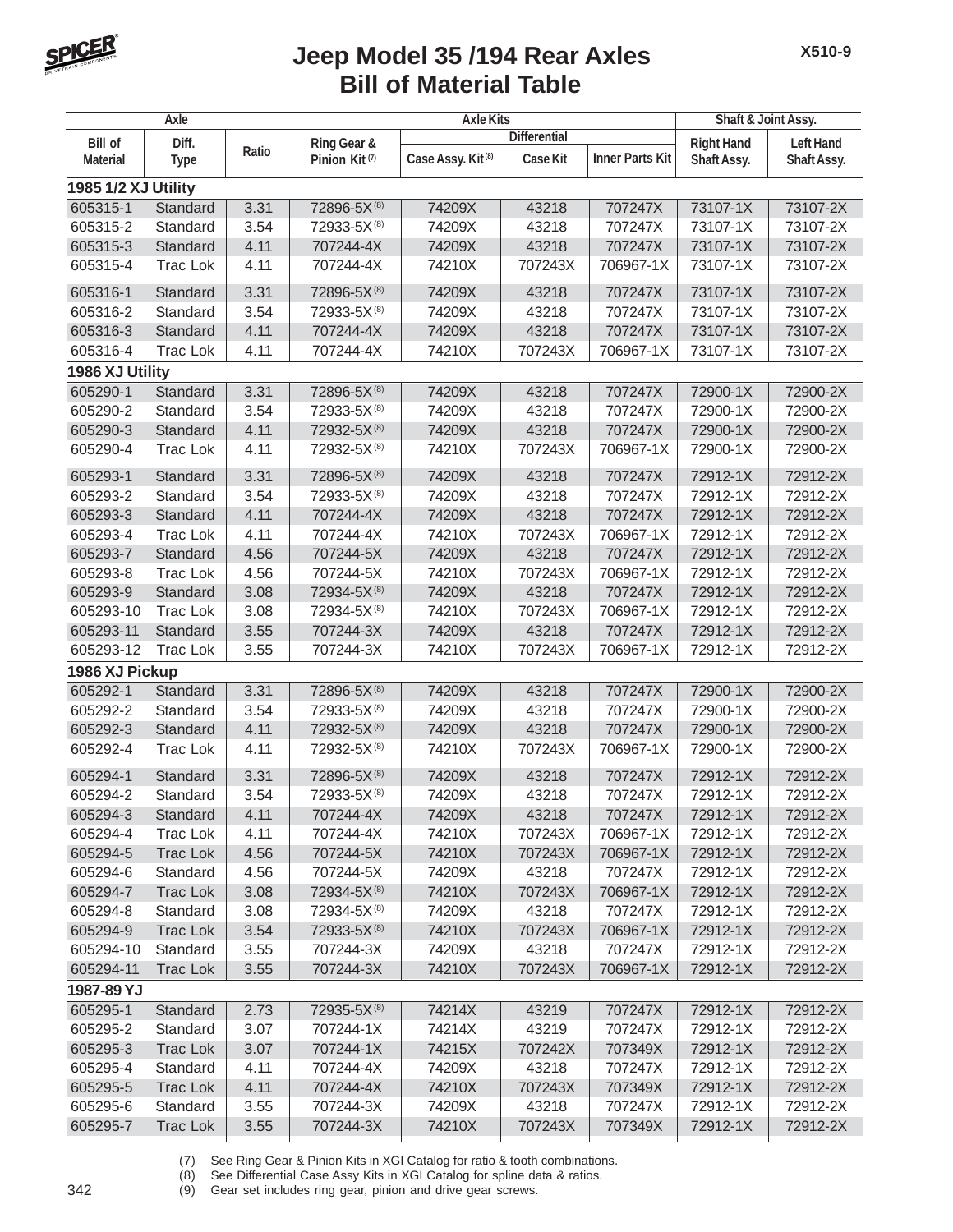

| Axle                   |                                                 |       |                           | <b>Axle Kits</b>              |                     |                        | Shaft & Joint Assy.  |                  |
|------------------------|-------------------------------------------------|-------|---------------------------|-------------------------------|---------------------|------------------------|----------------------|------------------|
| <b>Bill of</b>         | Diff.                                           |       | Ring Gear &               |                               | <b>Differential</b> |                        | <b>Right Hand</b>    | <b>Left Hand</b> |
| <b>Material</b>        | <b>Type</b>                                     | Ratio | Pinion Kit <sup>(7)</sup> | Case Assy. Kit <sup>(8)</sup> | <b>Case Kit</b>     | <b>Inner Parts Kit</b> | Shaft Assy.          | Shaft Assy.      |
| 1987-89 XJ Utility     |                                                 |       |                           |                               |                     |                        |                      |                  |
| 605323-1               | Standard                                        | 3.07  | 707244-1X                 | 74214X                        | 43219               | 707247X                | 72912-1X             | 72912-2X         |
| 605323-2               | <b>Trac Lok</b>                                 | 3.07  | 707244-1X                 | 74215X                        | 707242X             | 707349X                | 72912-1X             | 72912-2X         |
| 605323-3               | Standard                                        | 3.31  | 707244-2X                 | 74214X                        | 43219               | 707247X                | 72912-1X             | 72912-2X         |
| 605323-5               | Standard                                        | 3.55  | 707244-3X                 | 74209X                        | 43218               | 707247X                | 72912-1X             | 72912-2X         |
| 605323-6               | <b>Trac Lok</b>                                 | 3.55  | 707244-3X                 | 74210X                        | 707243X             | 707349X                | 72912-1X             | 72912-2X         |
| 605323-7               | Standard                                        | 4.11  | 707244-4X                 | 74209X                        | 43218               | 707247X                | 72912-1X             | 72912-2X         |
| 605323-8               | <b>Trac Lok</b>                                 | 4.11  | 707244-4X                 | 74210X                        | 707243X             | 707349X                | 72912-1X             | 72912-2X         |
| 605323-9               | Standard                                        | 4.56  | 707244-5X                 | 74209X                        | 43218               | 707247X                | 72912-1X             | 72912-2X         |
| 605323-10              | <b>Trac Lok</b>                                 | 4.56  | 707244-5X                 | 74210X                        | 707243X             | 707349X                | 72912-1X             | 72912-2X         |
| 1987-89 XJ Pickup      |                                                 |       |                           |                               |                     |                        |                      |                  |
| 605324-1               | Standard                                        | 3.07  | 707244-1X                 | 74214X                        | 43219               | 707247X                | 72912-1X             | 72912-2X         |
| 605324-2               | <b>Trac Lok</b>                                 | 3.07  | 707244-1X                 | 74215X                        | 707242X             | 707349X                | 72912-1X             | 72912-2X         |
| 605324-3               | Standard                                        | 3.31  | 707244-2X                 | 74214X                        | 43219               | 707247X                | 72912-1X             | 72912-2X         |
| 605324-5               | Standard                                        | 3.55  | 707244-3X                 | 74209X                        | 43218               | 707247X                | 72912-1X             | 72912-2X         |
| 605324-6               | <b>Trac Lok</b>                                 | 3.55  | 707244-3X                 | 74210X                        | 707243X             | 707349X                | 72912-1X             | 72912-2X         |
| 605324-7               | Standard                                        | 4.11  | 707244-4X                 | 74209X                        | 43218               | 707247X                | 72912-1X             | 72912-2X         |
| 605324-8               | Standard                                        | 4.56  | 707244-5X                 | 74209X                        | 43218               | 707247X                | 72912-1X             | 72912-2X         |
|                        | 1988-89 XJ Utility, Trailer Tow - ABS           |       |                           |                               |                     |                        |                      |                  |
| 605351-5               | Standard                                        | 3.55  | 707244-3X                 | 74209X                        | 43218               | 707247X                | 73422-1X             | 73422-2X         |
| 605351-6               | <b>Trac Lok</b>                                 | 3.55  | 707244-3X                 | 74210X                        | 707243X             | 707349X                | 73422-1X             | 73422-2X         |
| 1988-89 XJ Pickup      |                                                 |       |                           |                               |                     |                        |                      |                  |
| 605455-1               | Standard                                        | 3.07  | 707244-1X                 | 74214X                        | 43219               | 707247X                | 72912-1X             | 72912-2X         |
|                        | 1988 1/2-89 XJ Utility, I-6 Automatic           |       |                           |                               |                     |                        |                      |                  |
| 605387-1               |                                                 | 3.55  | 707244-3X                 | 74209X                        | 43218               | 707247X                | 72912-1X             | 72912-2X         |
| 605387-3               | Standard                                        | 4.11  |                           | 74209X                        | 43218               | 707247X                |                      | 72912-2X         |
| 605387-4               | Standard<br><b>Trac Lok</b>                     | 4.11  | 707244-4X<br>707244-4X    | 74210X                        | 707243X             | 707349X                | 72912-1X<br>72912-1X | 72912-2X         |
|                        | Standard                                        |       |                           |                               |                     |                        |                      |                  |
| 605387-5               |                                                 | 4.56  | 707244-5X                 | 74209X                        | 43218               | 707247X                | 72912-1X             | 72912-2X         |
|                        | 1988 1/2-89 XJ Utility, Trailer Tow<br>Standard |       |                           |                               | 43218               |                        |                      |                  |
| 605389-5               |                                                 | 3.55  | 707244-3X                 | 74209X<br>74210X              |                     | 707247X                | 72912-1X<br>72912-1X | 72912-2X         |
| 605389-6               | <b>Trac Lok</b>                                 | 3.55  | 707244-3X                 |                               | 707243X             | 707349X                |                      | 72912-2X         |
| 1990-90 1/2 XJ Utility |                                                 |       |                           |                               |                     |                        |                      |                  |
| 605416-1               | Standard                                        | 3.07  | 707244-1X                 | 74214X                        | 43219               | 707247X                | 73624-1X             | 73624-2X         |
| 605416-2               | Trac Lok                                        | 3.07  | 707244-1X                 | 74215X                        | 707242X             | 707349X                | 73624-1X             | 73624-2X         |
| 1990-90 1/2 YJ         |                                                 |       |                           |                               |                     |                        |                      |                  |
| 605423-1               | Standard                                        | 3.07  | 707244-1X                 | 74214X                        | 43219               | 707247X                | 73624-1X             | 73624-2X         |
| 605423-2               | Trac Lok                                        | 3.07  | 707244-1X                 | 74215X                        | 707242X             | 707349X                | 73624-1X             | 73624-2X         |
| 605423-3               | Standard                                        | 3.55  | 707244-3X                 | 74209X                        | 43218               | 707247X                | 73624-1X             | 73624-2X         |
| 605423-4               | Trac Lok                                        | 3.55  | 707244-3X                 | 74210X                        | 707243X             | 707349X                | 73624-1X             | 73624-2X         |
| 605423-5               | Standard                                        | 4.11  | 707244-4X                 | 74209X                        | 43218               | 707247X                | 73624-1X             | 73624-2X         |
| 605423-6               | Trac Lok                                        | 4.11  | 707244-4X                 | 74210X                        | 707243X             | 707349X                | 73624-1X             | 73624-2X         |
| 605423-7               | Standard                                        | 3.07  | 707244-1X                 | 74214X                        | 43219               | 707247X                | 73624-1X             | 73624-2X         |
| 605423-8               | Standard                                        | 3.55  | 707244-3X                 | 74209X                        | 43218               | 707247X                | 73624-1X             | 73624-2X         |
| 605423-9               | Trac Lok                                        | 3.55  | 707244-3X                 | 74210X                        | 707243X             | 707349X                | 73624-1X             | 73624-2X         |
| 605423-10              | Standard                                        | 4.11  | 707244-4X                 | 74209X                        | 43218               | 707247X                | 73624-1X             | 73624-2X         |
| 605423-11              | <b>Trac Lok</b>                                 | 4.11  | 707244-4X                 | 74210X                        | 707243X             | 707349X                | 73624-1X             | 73624-2X         |
|                        |                                                 |       |                           |                               |                     |                        |                      |                  |
|                        |                                                 |       |                           |                               |                     |                        |                      |                  |

(7) See Ring Gear & Pinion Kits in XGI Catalog for ratio & tooth combinations.

(8) See Differential Case Assy Kits in XGI Catalog for spline data & ratios.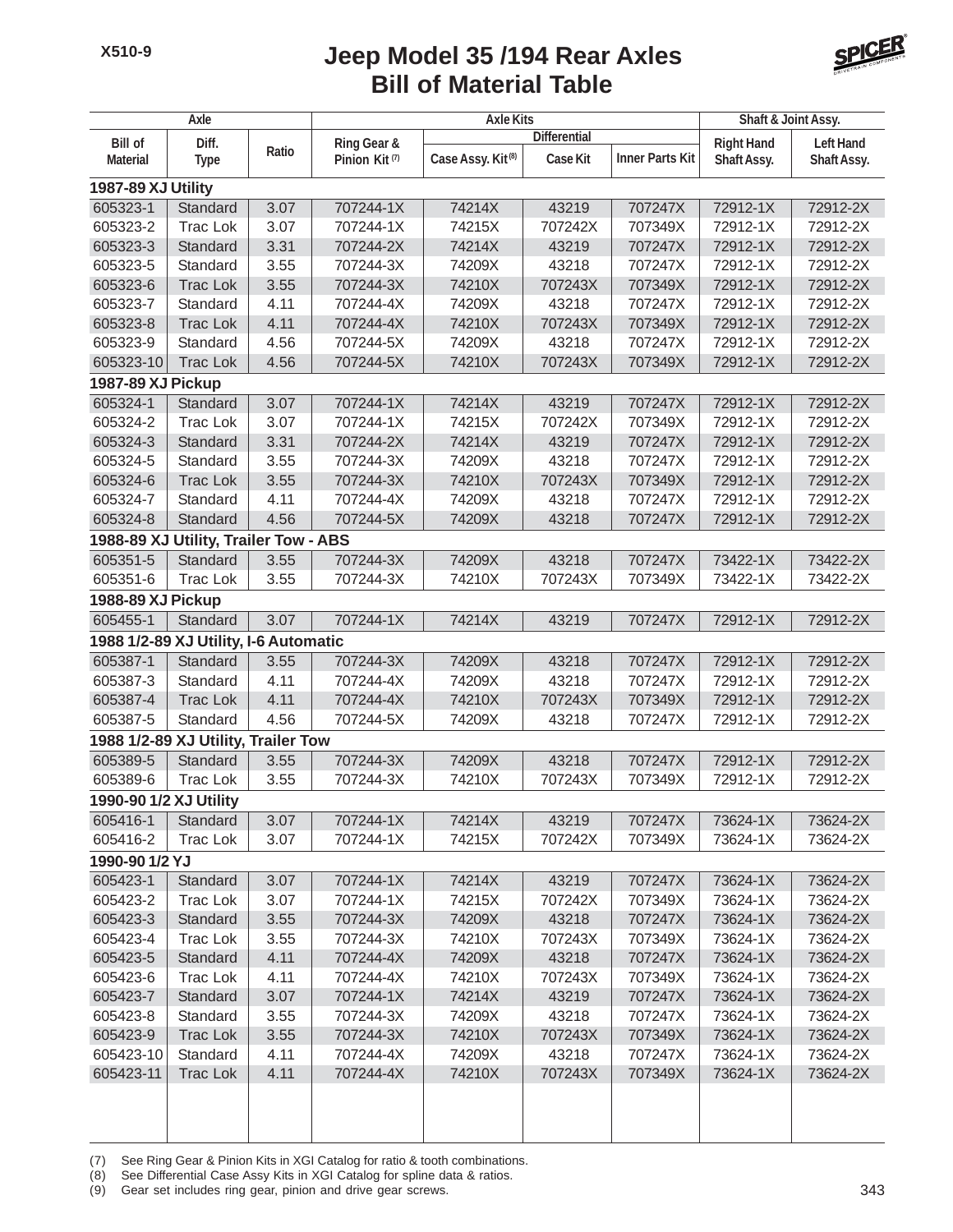

| Axle                   |                                           |       |                           | <b>Axle Kits</b>              |                     |                        | Shaft & Joint Assy. |                  |
|------------------------|-------------------------------------------|-------|---------------------------|-------------------------------|---------------------|------------------------|---------------------|------------------|
| <b>Bill of</b>         | Diff.                                     |       | Ring Gear &               |                               | <b>Differential</b> |                        | <b>Right Hand</b>   | <b>Left Hand</b> |
| <b>Material</b>        | <b>Type</b>                               | Ratio | Pinion Kit <sup>(7)</sup> | Case Assy. Kit <sup>(8)</sup> | <b>Case Kit</b>     | <b>Inner Parts Kit</b> | Shaft Assy.         | Shaft Assy.      |
|                        | 1990-90 1/2 MJ Pickup                     |       |                           |                               |                     |                        |                     |                  |
| 605425-1               | Standard                                  | 3.07  | 707244-1X                 | 74214X                        | 43219               | 707247X                | 73624-1X            | 73624-2X         |
| 605425-5               | Standard                                  | 3.55  | 707244-3X                 | 74209X                        | 43218               | 707247X                | 73624-1X            | 73624-2X         |
| 605425-6               | <b>Trac Lok</b>                           | 3.55  | 707244-3X                 | 74210X                        | 707243X             | 707349X                | 73624-1X            | 73624-2X         |
| 605425-7               | Standard                                  | 4.11  | 707244-4X                 | 74209X                        | 43218               | 707247X                | 73624-1X            | 73624-2X         |
| 605425-8               | Standard                                  | 4.56  | 707244-5X                 | 74209X                        | 43218               | 707247X                | 73624-1X            | 73624-2X         |
| 605425-9               | Standard                                  | 3.07  | 707244-1X                 | 74214X                        | 43219               | 707247X                | 73624-1X            | 73624-2X         |
| 605425-10              | Standard                                  | 3.55  | 707244-3X                 | 74209X                        | 43218               | 707247X                | 73624-1X            | 73624-2X         |
| 605425-11              | Standard                                  | 4.11  | 707244-4X                 | 74209X                        | 43218               | 707247X                | 73624-1X            | 73624-2X         |
| 605425-12              | Standard                                  | 4.56  | 707244-5X                 | 74209X                        | 43218               | 707247X                | 73624-1X            | 73624-2X         |
|                        | 1990-90 1/2 XJ Utility, I-6 Automatic     |       |                           |                               |                     |                        |                     |                  |
| 605443-1               | Standard                                  | 3.55  | 707244-3X                 | 74209X                        | 43218               | 707247X                | 73624-1X            | 73624-2X         |
| 605443-3               | Standard                                  | 4.11  | 707244-4X                 | 74209X                        | 43218               | 707247X                | 73624-1X            | 73624-2X         |
| 605443-4               | <b>Trac Lok</b>                           | 4.11  | 707244-4X                 | 74210X                        | 707243X             | 707349X                | 73624-1X            | 73624-2X         |
| 605443-5               | Standard                                  | 4.56  | 707244-5X                 | 74209X                        | 43218               | 707247X                | 73624-1X            | 73624-2X         |
|                        | 1990-90 1/2 XJ Utility, Trailer Tow       |       |                           |                               |                     |                        |                     |                  |
| 605444-1               | Standard                                  | 3.55  | 707244-3X                 | 74209X                        | 43218               | 707247X                | 73624-1X            | 73624-2X         |
| 605444-2               | <b>Trac Lok</b>                           | 3.55  | 707244-3X                 | 74210X                        | 707243X             | 707349X                | 73624-1X            | 73624-2X         |
|                        | 1990-91 1/2 XJ Utility, Trailer Tow - ABS |       |                           |                               |                     |                        |                     |                  |
| 605427-1               | Standard                                  | 3.55  | 707244-3X                 | 74209X                        | 43218               | 707247X                | 73879-1X            | 73879-2X         |
| 605427-2               | Trac Lok                                  | 3.55  | 707244-3X                 | 74210X                        | 707243X             | 707349X                | 73879-1X            | 73879-2X         |
| 1990-92 1/2 XJ Utility |                                           |       |                           |                               |                     |                        |                     |                  |
| 605483-1               | <b>Trac Lok</b>                           | 3.07  | 707244-1X                 | 74215X                        | 707242X             | 707349X                | 73624-1X            | 73624-2X         |
| 605483-2               | Standard                                  | 3.07  | 707244-1X                 | 74214X                        | 43219               | 707247X                | 73624-1X            | 73624-2X         |
|                        | 1990-92 1/2 XJ Utility, I-6 Automatic     |       |                           |                               |                     |                        |                     |                  |
| 605484-1               | <b>Trac Lok</b>                           | 4.11  | 707244-4X                 | 74210X                        | 707243X             | 707349X                | 73624-1X            | 73624-2X         |
| 605484-2               | Standard                                  | 3.55  | 707244-3X                 | 74209X                        | 43218               | 707247X                | 73624-1X            | 73624-2X         |
| 605484-3               | Standard                                  | 4.11  | 707244-4X                 | 74209X                        | 43218               | 707247X                | 73624-1X            | 73624-2X         |
| 605484-4               | Standard                                  | 4.56  | 707244-5X                 | 74209X                        | 43218               | 707247X                | 73624-1X            | 73624-2X         |
|                        | 1990-92 1/2 XJ Utility, Trailer Tow       |       |                           |                               |                     |                        |                     |                  |
| 605485-1               | <b>Trac Lok</b>                           | 3.55  | 707244-3X                 | 74210X                        | 707243X             | 707349X                | 73624-1X            | 73624-2X         |
| 605485-2               | Standard                                  | 3.55  | 707244-3X                 | 74209X                        | 43218               | 707247X                | 73624-1X            | 73624-2X         |
| 1991-93 1/2 YJ         |                                           |       |                           |                               |                     |                        |                     |                  |
| 605502-1               | Standard                                  | 3.07  | 707244-1X                 | 74214X                        | 43219               | 707247X                | 73624-1X            | 73624-2X         |
| 605502-2               | Standard                                  | 3.55  | 707244-3X                 | 74209X                        | 43218               | 707247X                | 73624-1X            | 73624-2X         |
| 605502-3               | Trac Lok                                  | 3.55  | 707244-3X                 | 74210X                        | 707243X             | 707349X                | 73624-1X            | 73624-2X         |
| 605502-4               | Standard                                  | 4.11  | 707244-4X                 | 74209X                        | 43218               | 707247X                | 73624-1X            | 73624-2X         |
| 605502-5               | <b>Trac Lok</b>                           | 4.11  | 707244-4X                 | 74210X                        | 707243X             | 707349X                | 73624-1X            | 73624-2X         |
| 605502-6               | Standard                                  | 3.73  | 74711-5X(8)               | 74209X                        | 43218               | 707247X                | 73624-1X            | 73624-2X         |
| 605502-7               | Trac Lok                                  | 3.73  | 74711-5X <sup>(8)</sup>   | 74210X                        | 707243X             | 707349X                | 73624-1X            | 73624-2X         |
| 605502-8               | Trac Lok                                  | 4.11  | 707244-4X                 | 74210X                        | 707243X             | 707349X                | 73624-1X            | 73624-2X         |
| 605502-9               | Standard                                  | 4.11  | 707244-4X                 | 74209X                        | 43218               | 707247X                | 73624-1X            | 73624-2X         |
| 605502-10              | Trac Lok                                  | 3.55  | 707244-3X                 | 74210X                        | 707243X             | 707349X                | 73624-1X            | 73624-2X         |
| 605502-11              | Standard                                  | 3.55  | 707244-3X                 | 74209X                        | 43218               | 707247X                | 73624-1X            | 73624-2X         |
| 605502-12              | Standard                                  | 3.07  | 707244-1X                 | 74214X                        | 43219               | 707247X                | 73624-1X            | 73624-2X         |
|                        |                                           |       |                           |                               |                     |                        |                     |                  |
|                        |                                           |       |                           |                               |                     |                        |                     |                  |
|                        |                                           |       |                           |                               |                     |                        |                     |                  |
|                        |                                           |       |                           |                               |                     |                        |                     |                  |

(7) See Ring Gear & Pinion Kits in XGI Catalog for ratio & tooth combinations.

(8) See Differential Case Assy Kits in XGI Catalog for spline data & ratios.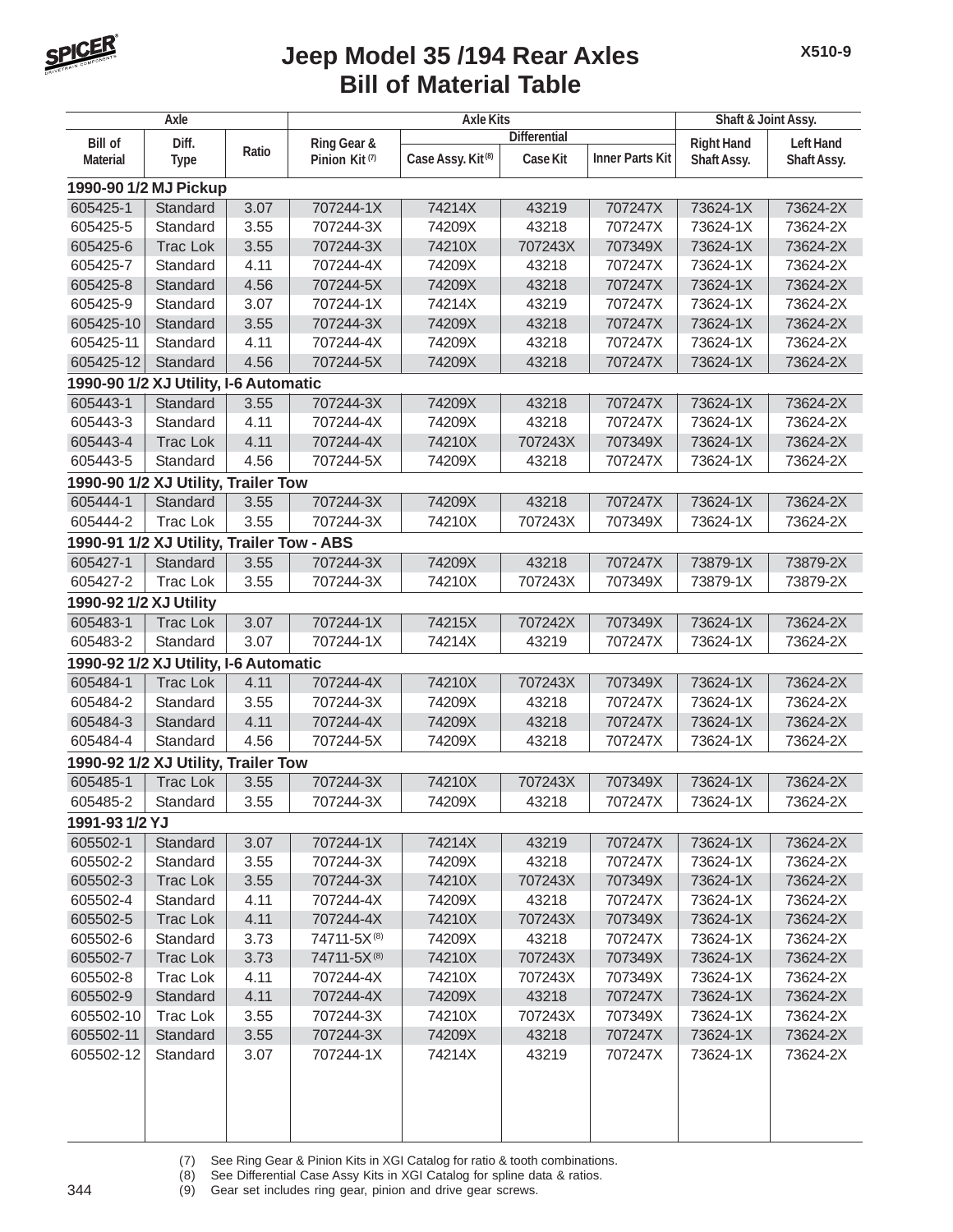

| Axle                 |                                             |              |                           | Shaft & Joint Assy.           |                     |                        |                      |                      |
|----------------------|---------------------------------------------|--------------|---------------------------|-------------------------------|---------------------|------------------------|----------------------|----------------------|
| <b>Bill of</b>       | Diff.                                       |              | Ring Gear &               |                               | <b>Differential</b> |                        | <b>Right Hand</b>    | <b>Left Hand</b>     |
| <b>Material</b>      | <b>Type</b>                                 | Ratio        | Pinion Kit <sup>(7)</sup> | Case Assy. Kit <sup>(8)</sup> | <b>Case Kit</b>     | <b>Inner Parts Kit</b> | Shaft Assy.          | Shaft Assy.          |
|                      | 1991-93 1/2 MJ Pickup                       |              |                           |                               |                     |                        |                      |                      |
| 605500-1             | Standard                                    | 3.55         | 707244-3X                 | 74209X                        | 43218               | 707247X                | 73624-1X             | 73624-2X             |
| 605500-2             | Standard                                    | 4.11         | 707244-4X                 | 74209X                        | 43218               | 707247X                | 73624-1X             | 73624-2X             |
| 605500-3             | Standard                                    | 3.07         | 707244-1X                 | 74214X                        | 43219               | 707247X                | 73624-1X             | 73624-2X             |
| 605500-4             | Trac Lok                                    | 3.55         | 707244-3X                 | 74210X                        | 707243X             | 707349X                | 73624-1X             | 73624-2X             |
| 1992-93 1/2 YJ - ABS |                                             |              |                           |                               |                     |                        |                      |                      |
| 605525-1             | Standard                                    | 3.55         | 707244-3X                 | 74209X                        | 43218               | 707247X                | 74356-1X             | 74356-2X             |
| 605525-2             | Trac Lok                                    | 3.55         | 707244-3X                 | 74210X                        | 707243X             | 707349X                | 74356-1X             | 74356-2X             |
| 605525-5             | Standard                                    | 3.55         | 707244-3X                 | 74209X                        | 43218               | 707247X                | 74356-1X             | 74356-2X             |
| 605525-6             | <b>Trac Lok</b>                             | 3.55         | 707244-3X                 | 74210X                        | 707243X             | 707349X                | 74356-1X             | 74356-2X             |
| 605541-3             | Standard                                    | 3.07         | 707244-1X                 | 74214X                        | 43219               | 707247X                | 74356-1X             | 74356-2X             |
| 605541-4             | <b>Trac Lok</b>                             | 3.07         | 707244-1X                 | 74215X                        | 707242X             | 707349X                | 74356-1X             | 74356-2X             |
| 605541-5             | Standard                                    | 3.07         | 707244-1X                 | 74214X                        | 43219               | 707247X                | 74356-1X             | 74356-2X             |
| 605541-6             | <b>Trac Lok</b>                             | 3.07         | 707244-1X                 | 74215X                        | 707242X             | 707349X                | 74356-1X             | 74356-2X             |
|                      |                                             |              |                           |                               |                     |                        |                      |                      |
| 605564-1             | Standard                                    | 3.55         | 707244-3X                 | 74209X                        | 43218               | 707247X                | 74356-1X             | 74356-2X             |
| 605564-2             | Trac Lok                                    | 3.55         | 707244-3X                 | 74210X                        | 43244<br>43218      | 707349X                | 74356-1X             | 74356-2X             |
| 605564-3             | Standard                                    | 3.55<br>3.55 | 707244-3X<br>707244-3X    | 74209X<br>74210X              |                     | 707247X                | 74356-1X             | 74356-2X             |
| 605564-4             | Trac Lok<br>1992 1/2-93 1/2 XJ Utility, Std |              |                           |                               | 707243X             | 707349X                | 74356-1X             | 74356-2X             |
| 605534-1             | Standard                                    | 3.07         | 707244-1X                 | 74214X                        | 43219               | 707247X                | 73624-1X             | 73624-2X             |
| 605534-2             | Trac Lok                                    | 3.07         | 707244-1X                 | 74215X                        | 707242X             | 707349X                | 73624-1X             | 73624-2X             |
|                      |                                             |              |                           |                               |                     |                        |                      |                      |
| 605535-1             | Standard                                    | 3.55         | 707244-3X                 | 74211X                        | 43218               | 707247X                | 73624-1X             | 73624-2X             |
| 605535-2             | Standard                                    | 4.11         | 707244-4X                 | 74211X                        | 43218               | 707247X                | 73624-1X             | 73624-2X             |
| 605535-3             | <b>Trac Lok</b>                             | 4.11         | 707244-4X                 | 74210X                        | 707243X             | 707349X                | 73624-1X             | 73624-2X             |
| 605535-4             | Standard                                    | 4.56         | 707244-5X                 | 74211X                        | 43218               | 707247X                | 73624-1X             | 73624-2X             |
| 605535-5             | Standard                                    | 3.73         | 74711-5X <sup>(8)</sup>   | 74211X                        | 43218               | 707247X                | 73624-1X             | 73624-2X             |
| 605535-6             | <b>Trac Lok</b>                             | 3.73         | 74711-5X <sup>(8)</sup>   | 74210X                        | 707243X             | 707349X                | 73624-1X             | 73624-2X             |
| 605536-1             | Standard                                    | 3.55         | 707244-3X                 | 74209X                        | 43218               | 707247X                | 73624-1X             | 73624-2X             |
| 605536-2             | Trac Lok                                    | 3.55         | 707244-3X                 | 74210X                        | 707243X             | 707349X                | 73624-1X             | 73624-2X             |
| 1993-93 1/2 YJ - ABS |                                             |              |                           |                               |                     |                        |                      |                      |
| 605528-1             | Standard                                    | 3.07         | 707244-1X                 | 75053X                        | 44649               | 707321X                | 74356-1X             | 74356-2X             |
| 605528-2             | Standard                                    | 3.55         | 707244-3X                 | 75054X                        | 44590               | 707321X                | 74356-1X             | 74356-2X             |
| 605528-3             | <b>Trac Lok</b>                             | 3.55         | 707244-3X                 | 74210X                        | 707243X             | 707349X                | 74356-1X             | 74356-2X             |
| 605528-6             | Standard                                    | 3.07         | 707244-1X                 | 75053X                        | 44649               | 707321X                | 74356-1X             | 74356-2X             |
| 605528-7             | Standard                                    | 3.55         | 707244-3X                 | 75054X                        | 44590               | 707321X                | 74356-1X             | 74356-2X             |
| 1993-94 ZJ - ABS     |                                             |              |                           |                               |                     |                        |                      |                      |
| 605475-1             | Standard                                    | 3.55         | 707244-7X                 | 75054X                        | 44590               | 707321X                | 74356-1X             | 74356-2X             |
| 605475-2             | Trac Lok                                    | 3.55         | 707244-7X                 | 74210X                        | 707243X             | 707349X                | 74356-1X             | 74356-2X             |
| 605475-3             | Standard                                    | 3.31         | 707244-6X                 | 74659X                        | 44592               | 707321X                | 74356-1X             | 74356-2X             |
| 605475-5             | Standard                                    | 3.07         | 707244-1X<br>707244-1X    | 74659X                        | 44592               | 707321X                | 74356-1X             | 74356-2X             |
| 605475-6<br>605475-7 | <b>Trac Lok</b><br>Standard                 | 3.07<br>3.73 | 707244-8X                 | 74215X<br>75054X              | 707242X<br>44590    | 707349X<br>707321X     | 74356-1X<br>74356-1X | 74356-2X<br>74356-2X |
| 605475-8             | <b>Trac Lok</b>                             | 3.73         | 707244-8X                 | 74210X                        | 707243X             | 707349X                | 74356-1X             | 74356-2X             |
| 605475-9             | Standard                                    | 3.55         | 707244-7X                 | 75054X                        | 44590               | 707321X                | 74356-1X             | 74356-2X             |
| 605475-10            | <b>Trac Lok</b>                             | 3.55         | 707244-7X                 | 74210X                        | 707243X             | 707349X                | 74356-1X             | 74356-2X             |
| 605475-11            | Standard                                    | 3.73         | 707244-8X                 | 75054X                        | 44590               | 707321X                | 74356-1X             | 74356-2X             |
| 605475-12            | <b>Trac Lok</b>                             | 3.73         | 707244-8X                 | 74210X                        | 707243X             | 707349X                | 74356-1X             | 74356-2X             |
|                      |                                             |              |                           |                               |                     |                        |                      |                      |

(7) See Ring Gear & Pinion Kits in XGI Catalog for ratio & tooth combinations.

(8) See Differential Case Assy Kits in XGI Catalog for spline data & ratios.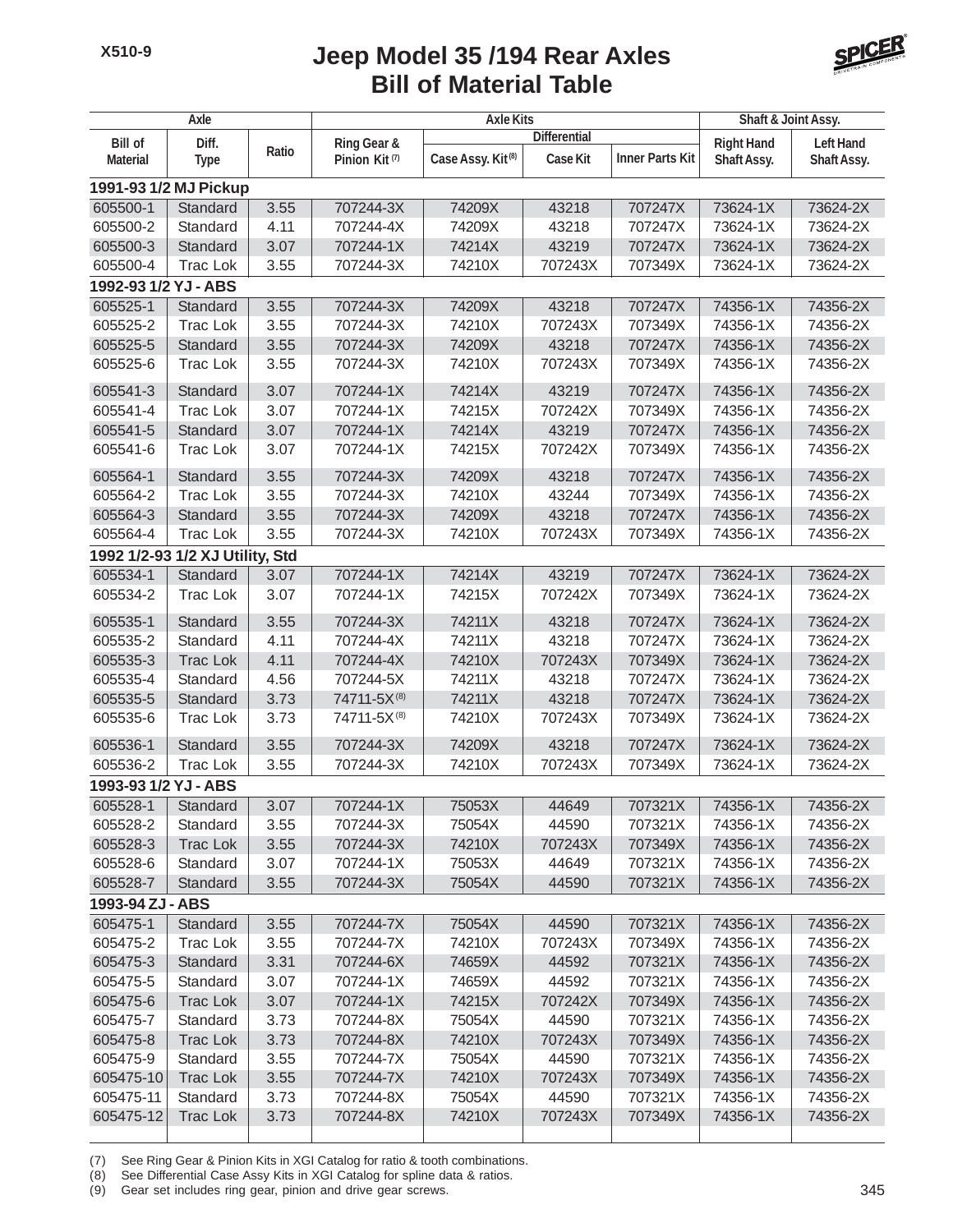

| Axle            |                           |       |                           | Shaft & Joint Assy.           |                     |                        |                    |                  |
|-----------------|---------------------------|-------|---------------------------|-------------------------------|---------------------|------------------------|--------------------|------------------|
| <b>Bill of</b>  | Diff.                     |       | Ring Gear &               |                               | <b>Differential</b> |                        | <b>Right Hand</b>  | <b>Left Hand</b> |
| <b>Material</b> | <b>Type</b>               | Ratio | Pinion Kit <sup>(7)</sup> | Case Assy. Kit <sup>(8)</sup> | <b>Case Kit</b>     | <b>Inner Parts Kit</b> | <b>Shaft Assy.</b> | Shaft Assy.      |
|                 | 1993-94 ZJ T/TOW - ABS    |       |                           |                               |                     |                        |                    |                  |
| 605507-1        | Standard                  | 3.55  | 707244-7X                 | 75054X                        | 44590               | 707321X                | 74356-1X           | 74356-2X         |
| 605507-2        | <b>Trac Lok</b>           | 3.55  | 707244-7X                 | 74210X                        | 707243X             | 707349X                | 74356-1X           | 74356-2X         |
| 605507-5        | Standard                  | 3.73  | 707244-8X                 | 75054X                        | 44590               | 707321X                | 74356-1X           | 74356-2X         |
| 605507-6        | <b>Trac Lok</b>           | 3.73  | 707244-8X                 | 74210X                        | 707243X             | 707349X                | 74356-1X           | 74356-2X         |
| 605507-7        | Standard                  | 3.55  | 707244-7X                 | 75054X                        | 44590               | 707321X                | 74356-1X           | 74356-2X         |
| 605507-8        | <b>Trac Lok</b>           | 3.55  | 707244-7X                 | 74210X                        | 707243X             | 707349X                | 74356-1X           | 74356-2X         |
| 605507-9        | Standard                  | 3.73  | 707244-8X                 | 75054X                        | 44590               | 707321X                | 74356-1X           | 74356-2X         |
| 605507-10       | <b>Trac Lok</b>           | 3.73  | 707244-8X                 | 74210X                        | 707243X             | 707349X                | 74356-1X           | 74356-2X         |
|                 | 1993-94 XJ Utility - ABS  |       |                           |                               |                     |                        |                    |                  |
| 605579-1        | Standard                  | 3.55  | 707244-7X                 | 75054X                        | 44590               | 707321X                | 74356-1X           | 74356-2X         |
| 605579-2        | <b>Trac Lok</b>           | 3.55  | 707244-7X                 | 74210X                        | 707243X             | 707349X                | 74356-1X           | 74356-2X         |
| 1994 ZJ - ABS   |                           |       |                           |                               |                     |                        |                    |                  |
| 605602-1        | Standard                  | 3.55  | 707244-7X                 | 75054X                        | 44590               | 707321X                | 74789-1X           | 74789-2X         |
| 605602-2        | <b>Trac Lok</b>           | 3.55  | 707244-7X                 | 74210X                        | 707243X             | 707349X                | 74789-1X           | 74789-2X         |
| 605602-3        | Standard                  | 3.73  | 707244-8X                 | 75054X                        | 44590               | 707321X                | 74789-1X           | 74789-2X         |
| 605602-4        | <b>Trac Lok</b>           | 3.73  | 707244-8X                 | 74210X                        | 707243X             | 707349X                | 74789-1X           | 74789-2X         |
| 605602-5        | Standard                  | 3.55  | 707244-7X                 | 75054X                        | 44590               | 707321X                | 74789-1X           | 74789-2X         |
| 605602-6        | Standard                  | 3.55  | 707244-7X                 | 75054X                        | 44590               | 707321X                | 74789-1X           | 74789-2X         |
| 605602-7        | <b>Trac Lok</b>           | 3.55  | 707244-7X                 | 74210X                        | 707243X             | 707349X                | 74789-1X           | 74789-2X         |
| 605602-8        | Standard                  | 3.73  | 707244-8X                 | 75054X                        | 44590               | 707321X                | 74789-1X           | 74789-2X         |
| 605602-9        | <b>Trac Lok</b>           | 3.73  | 707244-8X                 | 74210X                        | 707243X             | 707349X                | 74789-1X           | 74789-2X         |
| 605607-1        | Standard                  | 3.55  | 707244-7X                 | 75054X                        | 44590               | 707321X                | 74789-1X           | 74789-2X         |
| 605607-2        | <b>Trac Lok</b>           | 3.55  | 707244-7X                 | 74210X                        | 707243X             | 707349X                | 74789-1X           | 74789-2X         |
| 605607-3        | Standard                  | 3.73  | 707244-8X                 | 75054X                        | 44590               | 707321X                | 74789-1X           | 74789-2X         |
| 605607-4        | <b>Trac Lok</b>           | 3.73  | 707244-8X                 | 74210X                        | 707243X             | 707349X                | 74789-1X           | 74789-2X         |
| 605607-5        | Standard                  | 3.73  | 707244-8X                 | 75054X                        | 44590               | 707321X                | 74789-1X           | 74789-2X         |
| 605607-6        | <b>Trac Lok</b>           | 3.73  | 707244-8X                 | 74210X                        | 707243X             | 707349X                | 74789-1X           | 74789-2X         |
| 605607-7        | Standard                  | 3.55  | 707244-7X                 | 75054X                        | 44590               | 707321X                | 74789-1X           | 74789-2X         |
| 605607-8        | Trac Lok                  | 3.55  | 707244-7X                 | 74210X                        | 707243X             | 707349X                | 74789-1X           | 74789-2X         |
| 605607-9        | Standard                  | 3.73  | 707244-8X                 | 75054X                        | 44590               | 707321X                | 74789-1X           | 74789-2X         |
| 605607-10       | <b>Trac Lok</b>           | 3.73  | 707244-8X                 | 74210X                        | 707243X             | 707349X                | 74789-1X           | 74789-2X         |
|                 | 1994 XJ Utility - Non ABS |       |                           |                               |                     |                        |                    |                  |
| 605655-1        | Standard                  | 3.07  | 707244-1X                 | 75053X                        | 44649               | 707321X                | 73624-1X           | 73624-2X         |
| 605655-2        | Trac Lok                  | 3.07  | 707244-1X                 | 74215X                        | 707242X             | 707349X                | 73624-1X           | 73624-2X         |
| 605656-1        | Standard                  | 3.55  | 707244-7X                 | 75054X                        | 44590               | 707321X                | 73624-1X           | 73624-2X         |
| 605656-2        | Standard                  | 4.11  | 707244-4X                 | 75054X                        | 44590               | 707321X                | 73624-1X           | 73624-2X         |
| 605656-3        | <b>Trac Lok</b>           | 4.11  | 707244-4X                 | 74210X                        | 707243X             | 707349X                | 73624-1X           | 73624-2X         |
| 605656-4        | Standard                  | 3.73  | 707244-8X                 | 75054X                        | 44590               | 707321X                | 73624-1X           | 73624-2X         |
| 605656-5        | <b>Trac Lok</b>           | 3.73  | 707244-8X                 | 74210X                        | 707243X             | 707349X                | 73624-1X           | 73624-2X         |
| 605660-1        | Standard                  | 3.55  | 707244-7X                 | 75054X                        | 44590               | 707321X                | 73624-1X           | 73624-2X         |
| 605660-2        | Trac Lok                  | 3.55  | 707244-7X                 | 74210X                        | 707243X             | 707349X                | 73624-1X           | 73624-2X         |
| 605660-3        | Standard                  | 3.73  | 707244-8X                 | 75054X                        | 44590               | 707321X                | 73624-1X           | 73624-2X         |
| 605660-4        | Trac Lok                  | 3.73  | 707244-8X                 | 74210X                        | 707243X             | 707349X                | 73624-1X           | 73624-2X         |
|                 |                           |       |                           |                               |                     |                        |                    |                  |

NOTE: All Ring & Pinion Kits with base number 706930 are reverse spiral bevel

(7) See Ring Gear & Pinion Kits in XGI Catalog for ratio & tooth combinations.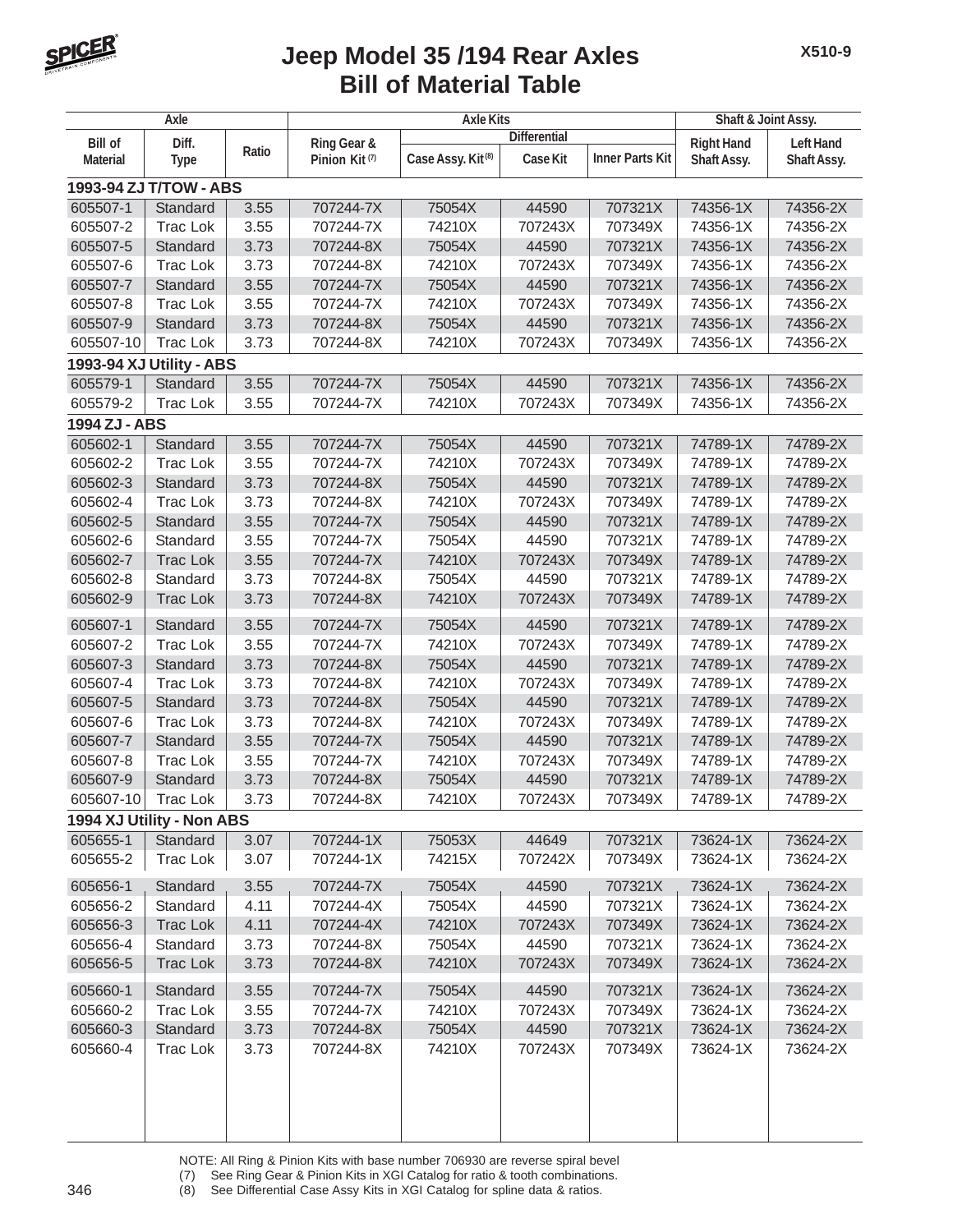

| Axle                  |                              |       |                           | <b>Axle Kits</b>              | Shaft & Joint Assy. |                        |                   |                  |
|-----------------------|------------------------------|-------|---------------------------|-------------------------------|---------------------|------------------------|-------------------|------------------|
| <b>Bill of</b>        | Diff.                        |       | Ring Gear &               |                               | <b>Differential</b> |                        | <b>Right Hand</b> | <b>Left Hand</b> |
| <b>Material</b>       | <b>Type</b>                  | Ratio | Pinion Kit <sup>(7)</sup> | Case Assy. Kit <sup>(8)</sup> | Case Kit            | <b>Inner Parts Kit</b> | Shaft Assy.       | Shaft Assy.      |
| 1994 XJ Utility - ABS |                              |       |                           |                               |                     |                        |                   |                  |
| 605657-1              | Standard                     | 3.55  | 707244-7X                 | 75054X                        | 44590               | 707321X                | 74356-1X          | 74356-2X         |
| 605657-2              | <b>Trac Lok</b>              | 3.55  | 707244-7X                 | 74210X                        | 707243X             | 707349X                | 74356-1X          | 74356-2X         |
| 605657-3              | <b>Trac Lok</b>              | 3.73  | 707244-8X                 | 74210X                        | 707243X             | 707349X                | 74356-1X          | 74356-2X         |
| 605658-1              | Standard                     | 3.07  | 707244-1X                 | 75053X                        | 44649               | 707321X                | 74356-1X          | 74356-2X         |
| 605658-2              | <b>Trac Lok</b>              | 3.07  | 707244-1X                 | 74215X                        | 707242X             | 707349X                | 74356-1X          | 74356-2X         |
| 605659-1              | Standard                     | 3.55  | 707244-7X                 | 75054X                        | 44590               | 707321X                | 74356-1X          | 74356-2X         |
| 605659-2              | <b>Trac Lok</b>              | 3.55  | 707244-7X                 | 74210X                        | 707243X             | 707349X                | 74356-1X          | 74356-2X         |
| 605725-1              | Standard                     | 3.55  | 707244-7X                 | 75054X                        | 44590               | 707321X                | 74356-1X          | 74356-2X         |
| 605725-2              | <b>Trac Lok</b>              | 3.55  | 707244-5X                 | 74210X                        | 707243X             | 707349X                | 74356-1X          | 74356-2X         |
|                       | 1994-96 YJ/TJ - Non ABS      |       |                           |                               |                     |                        |                   |                  |
| 605661-1              | <b>Trac Lok</b>              | 4.11  | 707244-4X                 | 74210X                        | 707243X             | 707349X                | 73624-1X          | 73624-2X         |
| 605661-2              | Standard                     | 4.11  | 707244-4X                 | 75054X                        | 44590               | 707321X                | 73624-1X          | 73624-2X         |
| 605661-3              | <b>Trac Lok</b>              | 3.55  | 707244-7X                 | 74210X                        | 707243X             | 707349X                | 73624-1X          | 73624-2X         |
| 605661-4              | Standard                     | 3.55  | 707244-7X                 | 75054X                        | 44590               | 707321X                | 73624-1X          | 73624-2X         |
| 605661-5              | Standard                     | 3.07  | 707244-1X                 | 75053X                        | 44649               | 707321X                | 73624-1X          | 73624-2X         |
| 605661-6              | Standard                     | 3.73  | 707244-8X                 | 75054X                        | 44590               | 707321X                | 73624-1X          | 73624-2X         |
| 605661-7              | <b>Trac Lok</b>              | 3.73  | 707244-8X                 | 74210X                        | 707243X             | 707349X                | 73624-1X          | 73624-2X         |
| 605661-8              | Standard                     | 3.73  | 707244-8X                 | 75054X                        | 44590               | 707321X                | 73624-1X          | 73624-2X         |
| 605661-9              | <b>Trac Lok</b>              | 3.73  | 707244-8X                 | 74210X                        | 707243X             | 707349X                | 73624-1X          | 73624-2X         |
| 1994-96 YJ/TJ - ABS   |                              |       |                           |                               |                     |                        |                   |                  |
| 605662-1              | Standard                     | 3.07  | 707244-1X                 | 75053X                        | 44649               | 707321X                | 74356-1X          | 74356-2X         |
| 605662-2              | Standard                     | 3.55  | 707244-3X                 | 75054X                        | 44590               | 707321X                | 74356-1X          | 74356-2X         |
| 605662-3              | <b>Trac Lok</b>              | 3.55  | 707244-3X                 | 74210X                        | 707243X             | 707349X                | 74356-1X          | 74356-2X         |
| 1995-96 ZJ - ABS      |                              |       |                           |                               |                     |                        |                   |                  |
| 605706-1              | Standard                     | 3.55  | 707244-7X                 | 75054X                        | 44590               | 707321X                | 74789-1X          | 74789-2X         |
| 605707-1              | Standard                     | 3.73  | 707244-8X                 | 75054X                        | 44590               | 707321X                | 74789-1X          | 74789-2X         |
| 605707-2              | <b>Trac Lok</b>              | 3.73  | 707244-8X                 | 74210X                        | 707243X             | 707349X                | 74789-1X          | 74789-2X         |
|                       | 1995-96 XJ Utility - Non ABS |       |                           |                               |                     |                        |                   |                  |
| 605728-1              | Standard                     | 3.07  | 707244-1X                 | 75053X                        | 44649               | 707321X                | 73624-1X          | 73624-2X         |
| 605728-2              | <b>Trac Lok</b>              | 3.07  | 707244-1X                 | 74215X                        | 707242X             | 707349X                | 73624-1X          | 73624-2X         |
| 605729-1              | Standard                     | 3.55  | 707244-7X                 | 75054X                        | 44590               | 707321X                | 73624-1X          | 73624-2X         |
| 605729-2              | Standard                     | 4.11  | 707244-4X                 | 75054X                        | 44590               | 707321X                | 73624-1X          | 73624-2X         |
| 605729-3              | <b>Trac Lok</b>              | 4.11  | 707244-4X                 | 74210X                        | 707243X             | 707349X                | 73624-1X          | 73624-2X         |
| 605729-4              | Standard                     | 3.73  | 707244-8X                 | 75054X                        | 44590               | 707321X                | 73624-1X          | 73624-2X         |
| 605729-5              | <b>Trac Lok</b>              | 3.73  | 707244-8X                 | 74210X                        | 707243X             | 707349X                | 73624-1X          | 73624-2X         |
|                       | 1995-96 XJ Utility - ABS     |       |                           |                               |                     |                        |                   |                  |
| 605731-1              | Standard                     | 3.07  | 707244-1X                 | 75053X                        | 44649               | 707321X                | 74356-1X          | 74356-2X         |
| 605731-2              | <b>Trac Lok</b>              | 3.07  | 707244-1X                 | 74215X                        | 707242X             | 707349X                | 74356-1X          | 74356-2X         |
|                       | 1995-96 1/2 XJ Utility - ABS |       |                           |                               |                     |                        |                   |                  |
| 605727-1              | Standard                     | 3.55  | 707244-7X                 | 75054X                        | 44590               | 707321X                | 74356-1X          | 74356-2X         |
| 605727-2              | Trac Lok                     | 3.55  | 707244-7X                 | 74210X                        | 707243X             | 707349X                | 74356-1X          | 74356-2X         |
| 605730-1              | Standard                     | 3.55  | 707244-7X                 | 75054X                        | 44590               | 707321X                | 74356-1X          | 74356-2X         |
| 605730-2              | Trac Lok                     | 3.55  | 707244-7X                 | 74210X                        | 707243X             | 707349X                | 74356-1X          | 74356-2X         |
| 605730-3              | Trac Lok                     | 3.73  | 707244-8X                 | 74210X                        | 707243X             | 707349X                | 74356-1X          | 74356-2X         |
| 605732-1              | Standard                     | 3.55  | 707244-7X                 | 75054X                        | 44590               | 707321X                | 74356-1X          | 74356-2X         |
| 605732-2              | <b>Trac Lok</b>              | 3.55  | 707244-7X                 | 74210X                        | 707243X             | 707349X                | 74356-1X          | 74356-2X         |

NOTE: All Ring & Pinion Kits with base number 706930 are reverse spiral bevel

(7) See Ring Gear & Pinion Kits in XGI Catalog for ratio & tooth combinations.

(8) See Differential Case Assy Kits in XGI Catalog for spline data & ratios. 347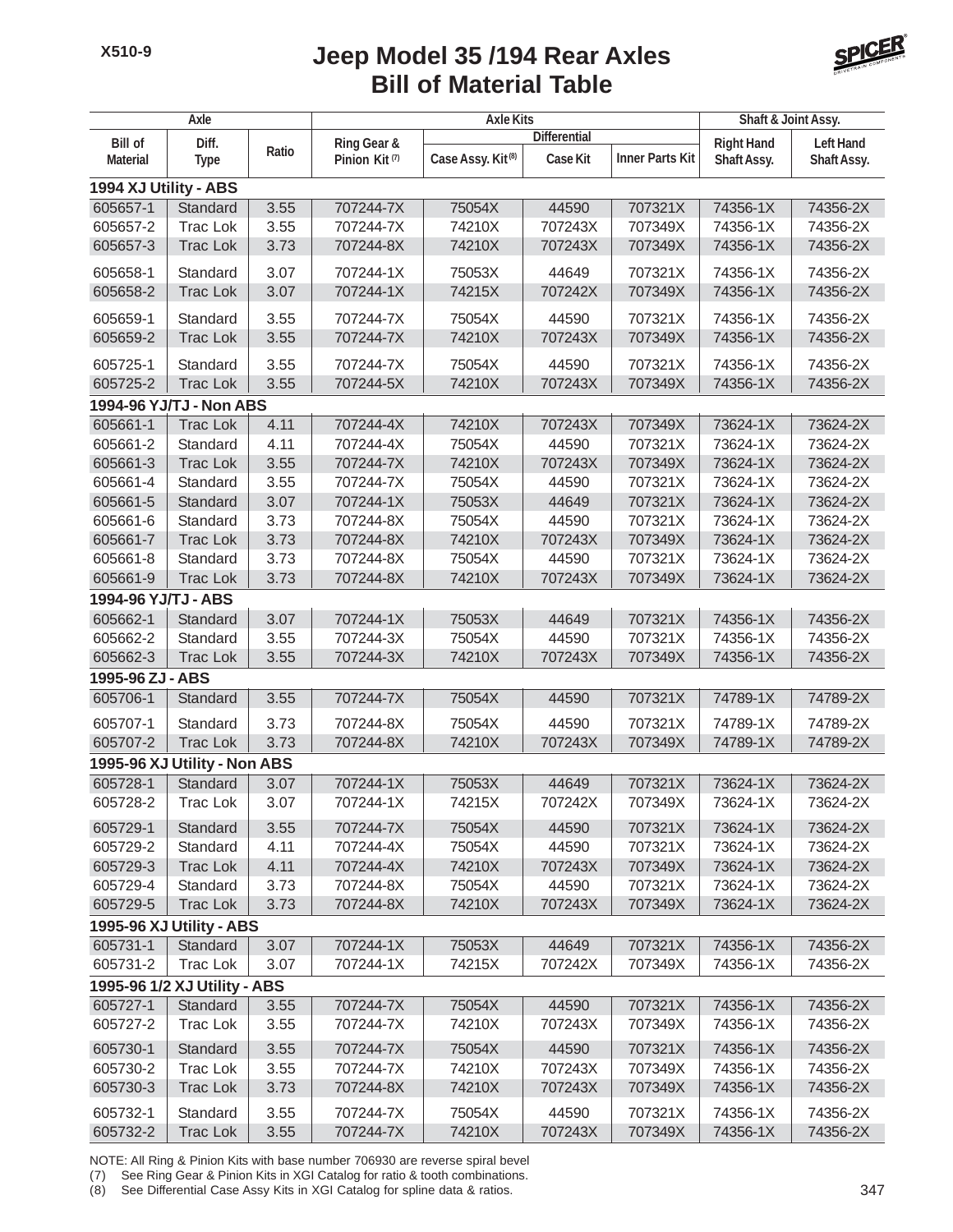

| Axle                     |                               |       |                           | Shaft & Joint Assy.           |                     |                        |                   |                  |
|--------------------------|-------------------------------|-------|---------------------------|-------------------------------|---------------------|------------------------|-------------------|------------------|
| <b>Bill of</b>           | Diff.                         |       | Ring Gear &               |                               | <b>Differential</b> |                        | <b>Right Hand</b> | <b>Left Hand</b> |
| <b>Material</b>          | <b>Type</b>                   | Ratio | Pinion Kit <sup>(7)</sup> | Case Assy. Kit <sup>(8)</sup> | <b>Case Kit</b>     | <b>Inner Parts Kit</b> | Shaft Assy.       | Shaft Assy.      |
| 1995-96 1/2 XJ Utility   |                               |       |                           |                               |                     |                        |                   |                  |
| 605733-1                 | Standard                      | 3.55  | 707244-7X                 | 75054X                        | 44590               | 707321X                | 73624-1X          | 73624-2X         |
| 605733-2                 | <b>Trac Lok</b>               | 3.55  | 707244-7X                 | 74210X                        | 707243X             | 707349X                | 73624-1X          | 73624-2X         |
| 605733-3                 | Standard                      | 3.73  | 707244-8X                 | 75054X                        | 44590               | 707321X                | 73624-1X          | 73624-2X         |
| 605733-4                 | <b>Trac Lok</b>               | 3.73  | 707244-8X                 | 74210X                        | 707243X             | 707349X                | 73624-1X          | 73624-2X         |
| 1996-96 1/2 XJ Diesel    |                               |       |                           |                               |                     |                        |                   |                  |
| 605775-1                 | <b>Trac Lok</b>               | 3.73  | 707244-8X                 | 74210X                        | 707243X             | 707349X                | 73624-1X          | 73624-2X         |
| 605775-2                 | Standard                      | 3.73  | 707244-8X                 | 75054X                        | 44590               | 707321X                | 73624-1X          | 73624-2X         |
| 605775-3                 | <b>Trac Lok</b>               | 3.73  | 707244-8X                 | 74210X                        | 707243X             | 707349X                | 73624-1X          | 73624-2X         |
| 605775-4                 | Standard                      | 3.73  | 707244-8X                 | 75054X                        | 44590               | 707321X                | 73624-1X          | 73624-2X         |
| 605776-1                 | <b>Trac Lok</b>               | 3.73  | 707244-8X                 | 74210X                        | 707243X             | 707349X                | 74356-1X          | 74356-2X         |
| 1996 1/2 YJ/TJ - ABS     |                               |       |                           |                               |                     |                        |                   |                  |
| 605746-1                 | Standard                      | 3.07  | 707244-1X                 | 75053X                        | 44649               | 707321X                | 74356-1X          | 74356-2X         |
| 605746-2                 | <b>Trac Lok</b>               | 3.07  | 707244-1X                 | 74215X                        | 707242X             | 707349X                | 74356-1X          | 74356-2X         |
| 605746-4                 | <b>Trac Lok</b>               | 3.55  | 707244-7X                 | 74210X                        | 707243X             | 707349X                | 74356-1X          | 74356-2X         |
|                          | 1996 1/2 YJ/TJ - Non ABS      |       |                           |                               |                     |                        |                   |                  |
| 605747-1                 | Standard                      | 3.07  | 707244-1X                 | 75053X                        | 44649               | 707321X                | 73624-1X          | 73624-2X         |
| 605747-2                 | <b>Trac Lok</b>               | 3.07  | 707244-1X                 | 74215X                        | 707242X             | 707349X                | 73624-1X          | 73624-2X         |
| 605747-3                 | Standard                      | 3.55  | 707244-7X                 | 75054X                        | 44590               | 707321X                | 73624-1X          | 73624-2X         |
| 605747-4                 | <b>Trac Lok</b>               | 3.55  | 707244-7X                 | 74210X                        | 707243X             | 707349X                | 73624-1X          | 73624-2X         |
| 605747-5                 | Standard                      | 4.11  | 707244-4X                 | 75054X                        | 44590               | 707321X                | 73624-1X          | 73624-2X         |
| 605747-6                 | <b>Trac Lok</b>               | 4.11  | 707244-4X                 | 74210X                        | 707243X             | 707349X                | 73624-1X          | 73624-2X         |
| 605747-9                 | Standard                      | 3.73  | 707244-7X                 | 75054X                        | 44590               | 707321X                | 73624-1X          | 73624-2X         |
|                          | 1996 1/2 XJ Utility - Non ABS |       |                           |                               |                     |                        |                   |                  |
| 605893-1                 | <b>Trac Lok</b>               | 3.07  | 707244-1X                 | 74215X                        | 707242X             | 707349X                | 73624-1X          | 73624-2X         |
| 605894-1                 | <b>Trac Lok</b>               | 4.11  | 707244-4X                 | 74210X                        | 707243X             | 707349X                | 73624-1X          | 73624-2X         |
|                          | 1996 1/2 XJ Utility - ABS     |       |                           |                               |                     |                        |                   |                  |
| 605895-1                 | Standard                      | 3.07  | 707244-1X                 | 75053X                        | 44649               | 707321X                | 74356-1X          | 74356-2X         |
| 605895-2                 | <b>Trac Lok</b>               | 3.07  | 707244-1X                 | 74215X                        | 707242X             | 707349X                | 74356-1X          | 74356-2X         |
|                          | 1996 1/2 XJ Diesel - ABS      |       |                           |                               |                     |                        |                   |                  |
| 605909-1                 | Trac Lok                      | 3.73  | 707244-8X                 | 74210X                        | 707243X             | 707349X                | 74356-1X          | 74356-2X         |
| 1996 1/2-97 ZJ - ABS     |                               |       |                           |                               |                     |                        |                   |                  |
| 605797-3                 | Standard                      | 3.73  | 707244-8X                 | 75054X                        | 44590               | 707321X                | 74789-1X          | 74789-2X         |
| 605797-4                 | Trac Lok                      | 3.73  | 707244-8X                 | 74210X                        | 707243X             | 707349X                | 74789-1X          | 74789-2X         |
| 605798-1                 | Standard                      | 3.55  | 707244-7X                 | 75054X                        | 44590               | 707321X                | 74789-1X          | 74789-2X         |
| <b>1997 TJ - ABS</b>     |                               |       |                           |                               |                     |                        |                   |                  |
| 605956-1                 | Standard                      | 3.07  | 707244-1X                 | 75053X                        | 44649               | 707321X                | 74356-1X          | 74356-2X         |
| 605956-4                 | Trac Lok                      | 3.55  | 707244-7X                 | 74210X                        | 707243X             | 707349X                | 74356-1X          | 74356-2X         |
| <b>1997 TJ - Non ABS</b> |                               |       |                           |                               |                     |                        |                   |                  |
| 605957-1                 | Standard                      | 3.07  | 707244-1X                 | 75053X                        | 44649               | 707321X                | 73624-1X          | 73624-2X         |
| 605957-2                 | Trac Lok                      | 3.07  | 707244-1X                 | 74215X                        | 43217               | 707349X                | 73624-1X          | 73624-2X         |
| 605957-3                 | Standard                      | 3.55  | 707244-7X                 | 75054X                        | 44590               | 707321X                | 73624-1X          | 73624-2X         |
| 605957-4                 | Trac Lok                      | 3.55  | 707244-7X                 | 74210X                        | 707243X             | 707349X                | 73624-1X          | 73624-2X         |
| 605957-5                 | Standard                      | 4.11  | 707244-4X                 | 75054X                        | 44590               | 707321X                | 73624-1X          | 73624-2X         |
| 605957-6                 | Trac Lok                      | 4.11  | 707244-4X                 | 74210X                        | 707243X             | 707349X                | 73624-1X          | 73624-2X         |
| 605957-7                 | Standard                      | 3.73  | 707244-8X                 | 75054X                        | 44590               | 707321X                | 73624-1X          | 73624-2X         |
| 605957-8                 | Trac Lok                      | 3.73  | 707244-8X                 | 74210X                        | 707243X             | 707349X                | 73624-1X          | 73624-2X         |

NOTE: All Ring & Pinion Kits with base number 706930 are reverse spiral bevel

(7) See Ring Gear & Pinion Kits in XGI Catalog for ratio & tooth combinations.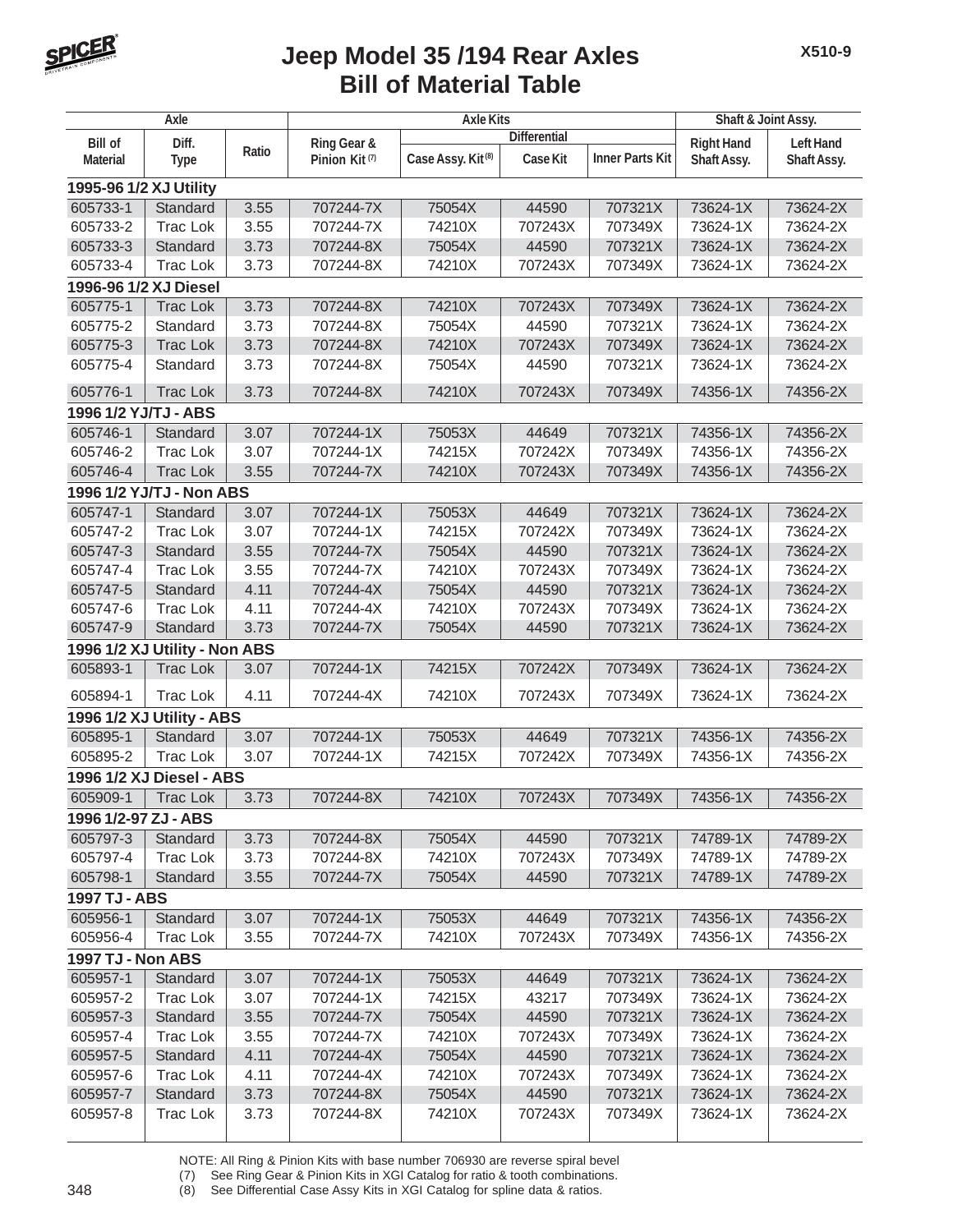

| Axle                   |                                 |       |                           | <b>Axle Kits</b>              |                     |                        | Shaft & Joint Assy. |                  |
|------------------------|---------------------------------|-------|---------------------------|-------------------------------|---------------------|------------------------|---------------------|------------------|
| <b>Bill of</b>         | Diff.                           |       | Ring Gear &               |                               | <b>Differential</b> |                        | <b>Right Hand</b>   | <b>Left Hand</b> |
| <b>Material</b>        | <b>Type</b>                     | Ratio | Pinion Kit <sup>(7)</sup> | Case Assy. Kit <sup>(8)</sup> | <b>Case Kit</b>     | <b>Inner Parts Kit</b> | Shaft Assy.         | Shaft Assy.      |
| 1997 XJ Utility - ABS  |                                 |       |                           |                               |                     |                        |                     |                  |
| 605913-1               | <b>Trac Lok</b>                 | 3.55  | 707244-7X                 | 74210X                        | 43233               | 707349X                | 74356-1X            | 74356-2X         |
| 605914-1               | Standard                        | 3.55  | 707244-7X                 | 75054X                        | 44590               | 707321X                | 74356-1X            | 74356-2X         |
| 605914-2               | <b>Trac Lok</b>                 | 3.55  | 707244-7X                 | 707243X                       | 74210X              | 707349X                | 74356-1X            | 74356-2X         |
|                        |                                 |       |                           |                               |                     |                        |                     |                  |
| 605918-1               | Standard                        | 3.07  | 707244-1X                 | 75053X                        | 44590               | 707321X                | 74386-1X            | 74386-2X         |
| 605918-2               | <b>Trac Lok</b>                 | 3.07  | 707244-1X                 | 74215X                        | 43217               | 707349X                | 74386-1X            | 74386-2X         |
|                        | 1997 XJ Diesel, Non ABS         |       |                           |                               |                     |                        |                     |                  |
| 605916-1               | Standard                        | 3.73  | 707244-8X                 | 75054X                        | 44590               | 707321X                | 73624-1X            | 73624-2X         |
| 605916-2               | Trac Lok                        | 3.73  | 707244-8X                 | 74210X                        | 43233               | 707349X                | 73624-1X            | 73624-2X         |
| 1997 XJ Diesel - ABS   |                                 |       |                           |                               |                     |                        |                     |                  |
| 605919-1               | <b>Trac Lok</b>                 | 3.73  | 707244-8X                 | 74210X                        | 43233               | 707349X                | 74356-1X            | 74356-2X         |
| 1997-98 1/2 ZJ - ABS   |                                 |       |                           |                               |                     |                        | 74789-1X            |                  |
| 605960-1               | Standard                        | 3.55  | 707244-7X                 | 75054X                        | 44590               | 707321X                |                     | 74789-2X         |
| 605961-3               | Standard                        | 3.73  | 707244-8X                 | 75054X                        | 44590               | 707321X                | 74789-1X            | 74789-2X         |
| 605961-4               | <b>Trac Lok</b>                 | 3.73  | 707244-8X                 | 74210X                        | 707243X             | 707349X                | 74789-1X            | 74789-2X         |
|                        | 1997 1/2-99 XJ Utility - ABS    |       |                           |                               |                     |                        |                     |                  |
| 606031-1               | <b>Trac Lok</b>                 | 3.55  | 707244-7X                 | 74210X                        | 707243X             | 707349X                | 74356-1X            | 74356-2X         |
| 606032-1               | Standard                        | 3.55  | 707244-7X                 | 75054X                        | 44590               | 707321X                | 74356-1X            | 74356-2X         |
| 606032-2               | <b>Trac Lok</b>                 | 3.55  | 707244-7X                 | 74210X                        | 707243X             | 707349X                | 74356-1X            | 74356-2X         |
| 606034-1               | Standard                        | 3.07  | 707244-1X                 | 75053X                        | 44649               | 707321X                | 74356-1X            | 74356-2X         |
| 606034-2               | <b>Trac Lok</b>                 | 3.07  | 707244-1X                 | 74215X                        | 707242X             | 707349X                | 74356-1X            | 74356-2X         |
|                        | 1997 1/2-99 XJ Diesel - Non ABS |       |                           |                               |                     |                        |                     |                  |
| 606033-1               | Standard                        | 3.73  | 707244-8X                 | 75054X                        | 44590               | 707321X                | 73624-1X            | 73624-2X         |
| 606033-2               | <b>Trac Lok</b>                 | 3.73  | 707244-8X                 | 74210X                        | 707243X             | 707349X                | 73624-1X            | 73624-2X         |
| 606033-3               | <b>Trac Lok</b>                 | 3.07  | 707244-1X                 | 74215X                        | 707242X             | 707349X                | 73624-1X            | 73624-2X         |
|                        | 1997 1/2-99 XJ Diesel - ABS     |       |                           |                               |                     |                        |                     |                  |
| 606035-1               | <b>Trac Lok</b>                 | 3.73  | 707244-8X                 | 74210X                        | 707243X             | 707349X                | 74356-1X            | 74356-2X         |
|                        | 1997 1/2-2000 TJ - ABS          |       |                           |                               |                     |                        |                     |                  |
| 605992-1               | Standard                        | 3.07  | 707244-1X                 | 75053X                        | 44649               | 707321X                | 74356-1X            | 74356-2X         |
| 605992-4               | I rac Lok                       | 3.55  | 707244-7X                 | 74210X                        | 707243X             | 707349X                | 74356-1X            | 74356-2X         |
| 605992-6               | Trac Lok                        | 3.73  | 707244-8X                 | 74210X                        | 707243X             | 707349X                | 74356-1X            | 74356-2X         |
|                        | 1997 1/2-2000 TJ - Non ABS      |       |                           |                               |                     |                        |                     |                  |
| 605993-1               | Standard                        | 3.07  | 707244-1X                 | 75053X                        | 44649               | 707321X                | 73624-1X            | 73624-2X         |
| 605993-2               | Trac Lok                        | 3.07  | 707244-1X                 | 74215X                        | 43217               | 707349X                | 73624-1X            | 73624-2X         |
| 605993-3               | Standard                        | 3.55  | 707244-7X                 | 75054X                        | 44590               | 707321X                | 73624-1X            | 73624-2X         |
| 605993-4               | Trac Lok                        | 3.55  | 707244-7X                 | 74210X                        | 707243X             | 707349X                | 73624-1X            | 73624-2X         |
| 605993-5               | Standard                        | 4.11  | 707244-4X                 | 75054X                        | 44590               | 707321X                | 73624-1X            | 73624-2X         |
| 605993-6               | Trac Lok                        | 4.11  | 707244-4X                 | 74210X                        | 707243X             | 707349X                | 73624-1X            | 73624-2X         |
| 605993-7               | Standard                        | 3.73  | 707244-8X                 | 75054X                        | 44590               | 707321X                | 73624-1X            | 73624-2X         |
| 605993-8               | Trac Lok                        | 3.73  | 707244-8X                 | 74210X                        | 707243X             | 707349X                | 73624-1X            | 73624-2X         |
| 1998 1/2-99 XJ Utility |                                 |       |                           |                               |                     |                        |                     |                  |
| 606103-1               | <b>Trac Lok</b>                 | 3.55  | 707244-7X                 | 74215X                        | 707243X             | 707349X                | 73624-1X            | 73624-2X         |
|                        |                                 |       |                           |                               |                     |                        |                     |                  |
|                        |                                 |       |                           |                               |                     |                        |                     |                  |
|                        |                                 |       |                           |                               |                     |                        |                     |                  |
|                        |                                 |       |                           |                               |                     |                        |                     |                  |

NOTE: All Ring & Pinion Kits with base number 706930 are reverse spiral bevel

(7) See Ring Gear & Pinion Kits in XGI Catalog for ratio & tooth combinations.

(8) See Differential Case Assy Kits in XGI Catalog for spline data & ratios. 349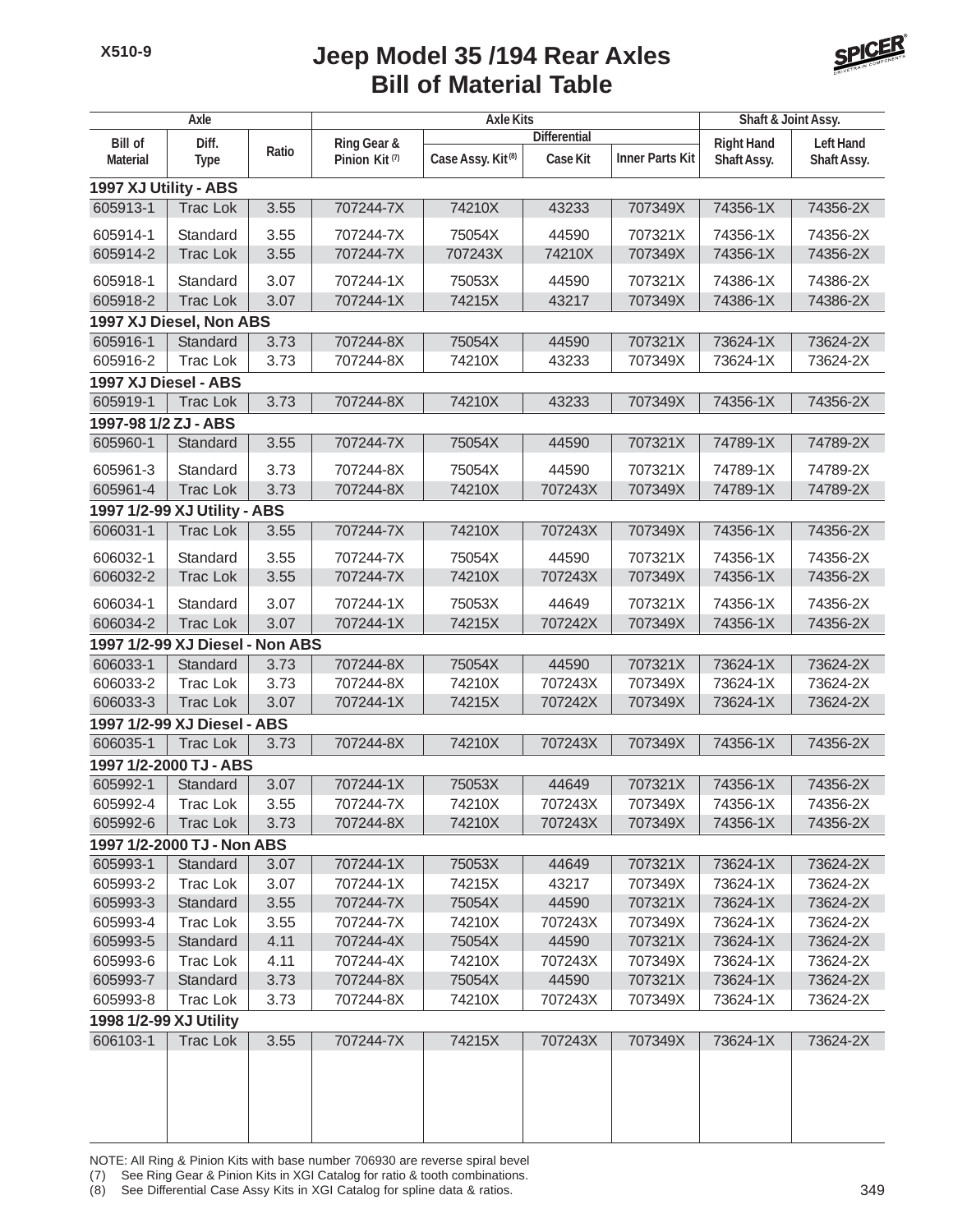

| Kits & Parts - Use With All Applications |                                      |                          |                    |                            |                          |                          |                          |
|------------------------------------------|--------------------------------------|--------------------------|--------------------|----------------------------|--------------------------|--------------------------|--------------------------|
|                                          | <b>Description &amp; Item Number</b> |                          |                    |                            | <b>Bills of Material</b> |                          |                          |
|                                          | (Refer to "Exploded View")           |                          | 605290<br>605292   | 605293<br>605294<br>605295 | 605315<br>605316         | 605323<br>605324         | 605351                   |
| $\mathbf{1}$                             | KIT - Carrier Cover                  | $\overline{a}$           | 73605X             | 73605X                     | 73605X                   | 73605X                   | 73605X                   |
| $\overline{2}$                           | <b>Pinion Nut</b>                    | 9                        | 42968              | 42968                      | 42968                    | 42968                    | 42968                    |
| 3                                        | Plug - Cover                         | 10                       | 43180              | 43180                      | 43180                    | 43180                    | 43180                    |
| 4                                        | End Yoke                             | 11                       | $2 - 4 - 4601 - 1$ | $2 - 4 - 4601 - 1$         | 2-4-4601-1               | 2-4-4601-1               | $2 - 4 - 4601 - 1$       |
| 5                                        | Pinion - Differential (std)          | 19                       | 43719              | 43719                      | 43719                    | 43719                    | 43719                    |
| 6                                        | Gear - Differential (std)            | 20                       | 43718              | 43718                      | 43718                    | 43718                    | 43718                    |
| $\overline{7}$                           | Thrustwasher - Diff Pinion (std)     | 21                       | 42077              | 42077                      | 42077                    | 42077                    | 42077                    |
| 8                                        | Thrustwasher - Diff Gear (std)       | 22                       | 42078              | 42078                      | 42078                    | 42078                    | 42078                    |
| $\overline{9}$                           | Shaft - Differential (std)           | 23                       | 43220              | 43220                      | 43220                    | 43220                    | 43220                    |
| 10                                       | Seal - Inboard Shaft                 | 27                       | 42046              | 33353                      | 42046                    | 33353                    | 33353                    |
| 11                                       | Retainer Ring - Wheel Bearing        | 28                       | 42052              | 36121                      | 42052                    | 36121                    | 36121                    |
| $12 \overline{ }$                        | Wheel Bearing Assembly               | 29                       | 565909             | 565909                     | 565909                   | 565909                   | 565909                   |
| 13                                       | Seal - Outboard Shaft                | 30                       | 35938              | 35938                      | 35938                    | 35938                    | 35938                    |
| 14                                       | Retainer - Oil Seal                  | 31                       | 41999              | 42101                      | 42101                    | 42101                    | 42101                    |
| 15                                       | $C - Clip$                           | 33                       |                    |                            |                          |                          |                          |
| 16                                       | Tone Ring                            | 34                       |                    |                            |                          |                          | 42790                    |
|                                          |                                      |                          | 605387             | 605389                     | 605416<br>605423         | 605427                   | 605443<br>605444         |
|                                          |                                      |                          |                    |                            | 605425                   |                          |                          |
| $\mathbf{1}$                             | KIT-Carrier Cover                    | $\overline{\phantom{a}}$ | 73605X             | 73605X                     | 74208X                   | 74208X                   | 74208X                   |
| 2                                        | <b>Pinion Nut</b>                    | 9                        | 43225              | 42968                      | 43225                    | 43225                    | 43225                    |
| 3                                        | Plug - Cover                         | 10                       | 41356              | 43180                      | 41356                    | 41356                    | 41356                    |
| 4                                        | End Yoke                             | 11                       | $2 - 4 - 4601 - 1$ | $2 - 4 - 4601 - 1$         | 2-4-4601-1               | 2-4-4601-1               | $2 - 4 - 4601 - 1$       |
| 5                                        | Pinion - Differential (std)          | 19                       | 43719              | 43719                      | 43719                    | 43719                    | 43719                    |
| 6                                        | Gear - Differential (std)            | 20                       | 43718              | 43718                      | 43718                    | 43718                    | 43718                    |
| $\overline{7}$                           | Thrustwasher - Diff Pinion (std)     | 21                       | 42077              | 42077                      | 42077                    | 42077                    | 42077                    |
| 8                                        | Thrustwasher - Diff Gear (std)       | 22                       | 42078              | 42078                      | 42078                    | 42078                    | 42078                    |
| 9                                        | Shaft - Differential (std)           | 23                       | 43220              | 43220                      | 43220                    | 43220                    | 43220                    |
| 10                                       | Seal - Inboard Shaft                 | 27                       | 33353              | 33353                      | $\overline{\phantom{0}}$ | $\overline{\phantom{0}}$ | $\overline{\phantom{0}}$ |
| 11                                       | Retainer Ring - Wheel Bearing        | 28                       | 36121              | 36121                      |                          |                          |                          |
| 12                                       | Wheel Bearing Assembly               | 29                       | 565909             | 565909                     | 565977                   | 565977                   | 565977                   |
| 13                                       | Seal - Outboard Shaft                | 30                       | 35938              | 35938                      | 42914                    | 42914                    | 42914                    |
| 14                                       | Retainer - Oil Seal                  | 31                       | 42101              | 42101                      |                          |                          |                          |
| 15                                       | $C - Clip$                           | 33                       |                    |                            | 43221                    | 43221                    | 43221                    |
| 16                                       | Tone Ring                            | 34                       |                    |                            |                          | 42790                    |                          |
|                                          |                                      |                          |                    |                            |                          |                          |                          |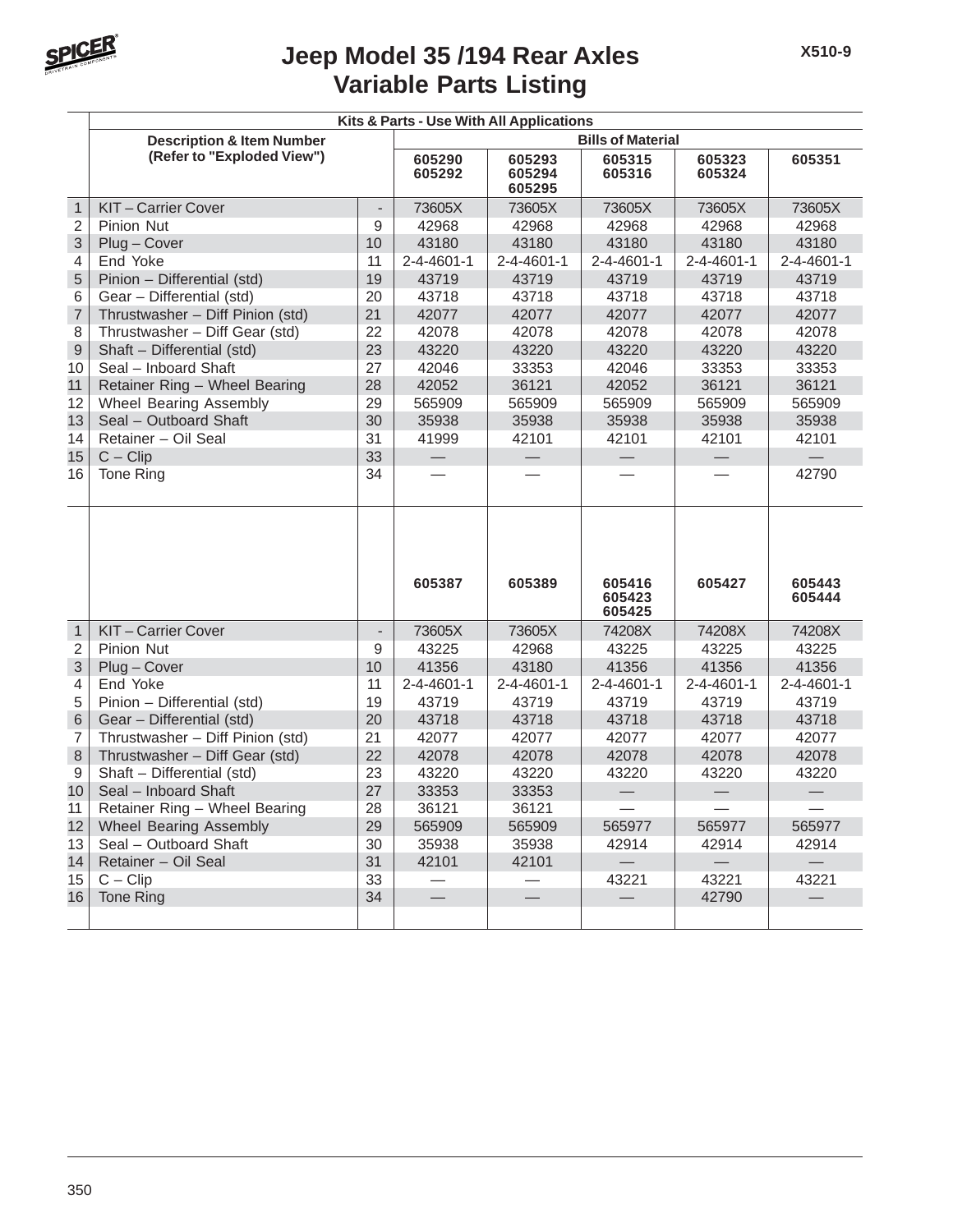

|                          |                                      |                   | Kits & Parts - Use With All Applications |                            |                                                |                    |                          |
|--------------------------|--------------------------------------|-------------------|------------------------------------------|----------------------------|------------------------------------------------|--------------------|--------------------------|
|                          | <b>Description &amp; Item Number</b> |                   |                                          |                            | <b>Bills of Material</b>                       |                    |                          |
|                          | (Refer to "Exploded View")           |                   | 605455                                   | 605475                     | 605483<br>605484<br>605485<br>605500<br>605502 | 605507             | 605525                   |
| $\mathbf{1}$             | <b>KIT-Carrier Cover</b>             | $\qquad \qquad -$ | 73605X                                   | 74208X                     | 74208X                                         | 74208X             |                          |
| $\overline{2}$           | Pinion Nut                           | 9                 | 42968                                    | 43225                      | 43225                                          | 43225              | 43225                    |
| 3                        | Plug - Cover                         | 10                | 43180                                    | 41356                      | 41356                                          | 41356              | 41356                    |
| $\overline{\mathbf{4}}$  | End Yoke                             | 11                | 2-4-4601-1                               | $2 - 4 - 4601 - 1$         | 2-4-4601-1                                     | $2 - 4 - 4601 - 1$ | $2 - 4 - 4601 - 1$       |
| 5                        | Pinion - Differential (std)          | 19                | 43719                                    | 45787                      | 43719                                          | 45787              | 43719                    |
| $6\phantom{1}6$          | Gear - Differential (std)            | 20                | 43718                                    | 45786                      | 43718                                          | 45786              | 43718                    |
| $\overline{\mathcal{I}}$ | Thrustwasher - Diff Pinion (std)     | 21                | 42077                                    | 34096                      | 42077                                          | 34096              | 42077                    |
| 8                        | Thrustwasher - Diff Gear (std)       | 22                | 42078                                    | 34095                      | 42078                                          | 34095              | 42078                    |
| $\overline{9}$           | Shaft - Differential (std)           | 23                | 43220                                    | 44594                      | 43220                                          | 44594              | 43220                    |
| 10                       | Seal - Inboard Shaft                 | 27                |                                          |                            |                                                |                    | $\overline{\phantom{0}}$ |
| 11                       | Retainer Ring - Wheel Bearing        | 28                |                                          |                            |                                                |                    |                          |
| 12                       | Wheel Bearing Assembly               | 29                | 565977                                   | 565977                     | 565977                                         | 565977             | 565977                   |
| 13                       | Seal - Outboard Shaft                | 30                | 42914                                    | 42914                      | 42914                                          | 42914              | 42914                    |
| 14                       | Retainer - Oil Seal                  | 31                |                                          |                            |                                                |                    |                          |
| 15                       | $C - Clip$                           | 33                | 43221                                    | 43221                      | 43221                                          | 43221              | 43221                    |
| 16                       | Tone Ring                            | 34                |                                          | 44217                      |                                                | 44217              | 44217                    |
|                          |                                      |                   | 605528                                   | 605534<br>605535<br>605536 | 605541<br>605564                               | 605579             | 605602                   |
| $\mathbf{1}$             | KIT-Carrier Cover                    | $\frac{1}{2}$     | 74208X                                   | 74208X                     | 74208X                                         | 74208X             | 74208X                   |
| $\overline{2}$           | Pinion Nut                           | 9                 | 43225                                    | 43225                      | 43225                                          | 43225              | 43225                    |
| 3                        | Plug - Cover                         | 10                | 41356                                    | 41356                      | 41356                                          | 41356              | 41356                    |
| 4                        | End Yoke                             | 11                | 2-4-4601-1                               | $2 - 4 - 4601 - 1$         | 2-4-4601-1                                     | 2-4-4601-1         | 2-4-7661                 |
| 5                        | Pinion - Differential (std)          | 19                | 45787                                    | 43719                      | 43719                                          | 45787              | 46131                    |
| 6                        | Gear - Differential (std)            | 20                | 45786                                    | 43718                      | 73718                                          | 45786              | 46132                    |
| $\overline{7}$           | Thrustwasher - Diff Pinion (std)     | 21                | 34096                                    | 42077                      | 42077                                          | 34096              | 34096                    |
| 8                        | Thrustwasher - Diff Gear (std)       | 22                | 34095                                    | 42078                      | 42078                                          | 34095              | 34095                    |
| $\overline{9}$           | Shaft - Differential (std)           | 23                | 44594                                    | 43220                      | 43220                                          | 44594              | 44594                    |
| 10                       | Seal - Inboard Shaft                 | 27                |                                          |                            |                                                |                    |                          |
| 11                       | Retainer Ring - Wheel Bearing        | 28                | $\equiv$                                 | $\overline{\phantom{0}}$   | $\equiv$                                       | $\equiv$           | $\equiv$                 |
| 12                       | Wheel Bearing Assembly               | 29                | 565977                                   | 565977                     | 565977                                         | 565977             | 565977                   |
| 13                       | Seal - Outboard Shaft                | 30                | 42914                                    | 42914                      | 42914                                          | 42914              | 42914                    |
| 14                       | Retainer - Oil Seal                  | 31                |                                          |                            |                                                |                    |                          |
| 15                       | $C - Clip$                           | 33                | 43221                                    | 43221                      | 43221                                          | 43221              | 43221                    |
| 16                       | Tone Ring                            | 34                | 44217                                    |                            | 44217                                          | 44217              | 45637                    |

(See next page for additional bills of material)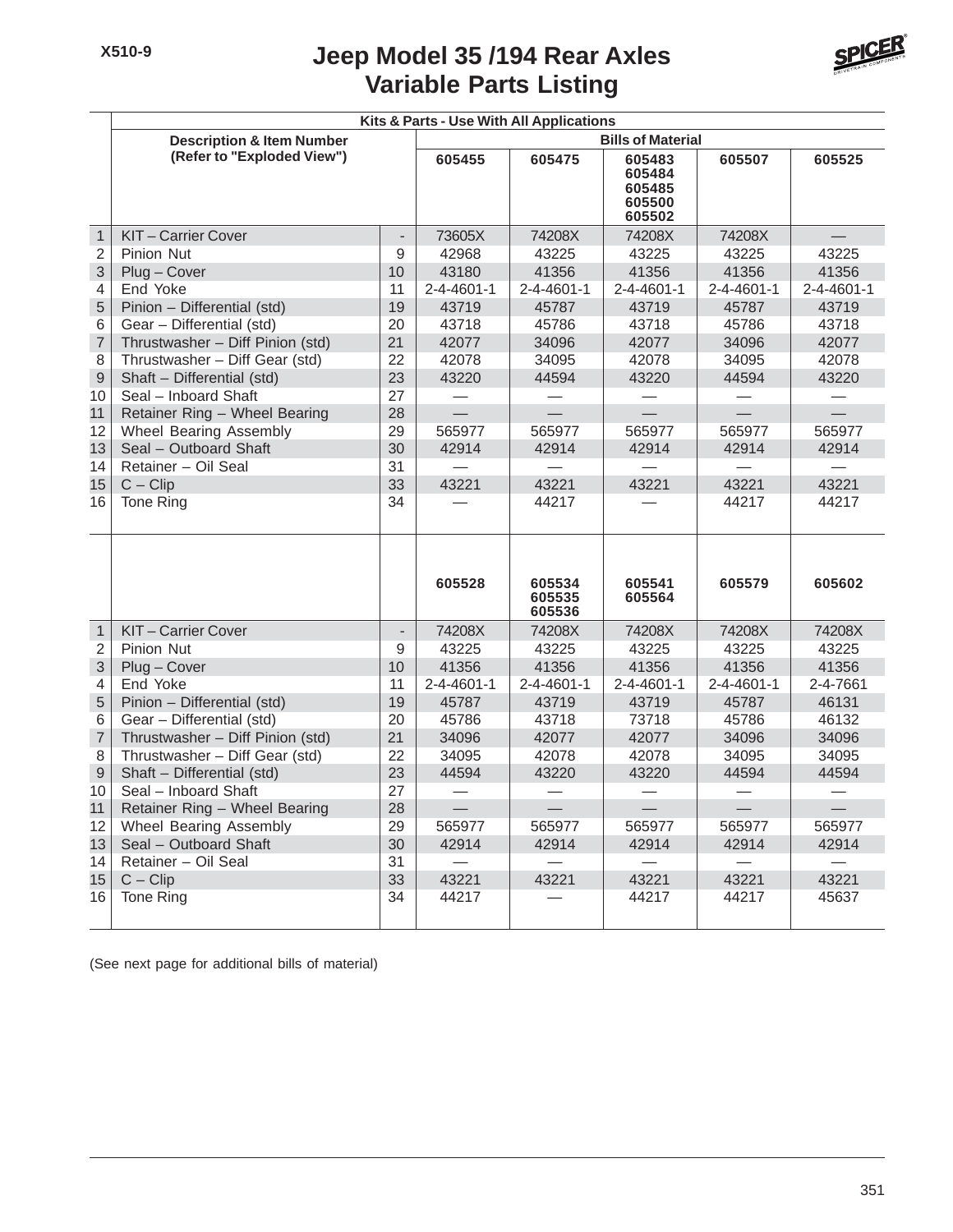

|                |                                      |                | Kits & Parts - Use With All Applications |                    |                            |                    |                    |  |  |  |
|----------------|--------------------------------------|----------------|------------------------------------------|--------------------|----------------------------|--------------------|--------------------|--|--|--|
|                | <b>Description &amp; Item Number</b> |                |                                          |                    | <b>Bills of Material</b>   |                    |                    |  |  |  |
|                | (Refer to "Exploded View")           |                | 605607                                   | 605655<br>605656   | 605657<br>605658<br>605659 | 605660             | 605661             |  |  |  |
| $\mathbf{1}$   | KIT-Carrier Cover                    |                | 74208X                                   | 74208X             | 74208X                     | 74208X             | 74208X             |  |  |  |
| 2              | <b>Pinion Nut</b>                    | 9              | 43225                                    | 43225              | 43225                      | 43225              | 43225              |  |  |  |
| 3              | Plug - Cover                         | 10             | 41356                                    | 41356              | 41356                      | 43156              | 41356              |  |  |  |
| 4              | End Yoke                             | 11             | 2-4-7661                                 | 2-4-4601-1         | 2-4-4601-1                 | 2-4-4601-1         | 2-4-7631-1         |  |  |  |
| 5              | Pinion - Differential (std)          | 19             | 45787                                    | 45787              | 45787                      | 45787              | 45787              |  |  |  |
| 6              | Gear - Differential (std)            | 20             | 45786                                    | 45786              | 45786                      | 45786              | 45786              |  |  |  |
| $\overline{7}$ | Thrustwasher - Diff Pinion (std)     | 21             | 34096                                    | 34096              | 34096                      | 34096              | 34096              |  |  |  |
| 8              | Thrustwasher - Diff Gear (std)       | 22             | 34095                                    | 34095              | 34095                      | 34095              | 34095              |  |  |  |
| $\overline{9}$ | Shaft - Differential (std)           | 23             | 44594                                    | 44594              | 44594                      | 44594              | 44594              |  |  |  |
| 10             | Seal - Inboard Shaft                 | 27             |                                          |                    |                            |                    |                    |  |  |  |
| 11             | Retainer Ring - Wheel Bearing        | 28             |                                          |                    |                            |                    |                    |  |  |  |
| 12             | Wheel Bearing Assembly               | 29             | 565977                                   | 565977             | 565977                     | 565977             | 565977             |  |  |  |
| 13             | Seal - Outboard Shaft                | 30             | 42914                                    | 42914              | 42914                      | 42914              | 42914              |  |  |  |
| 14             | Retainer - Oil Seal                  | 31             |                                          |                    |                            |                    |                    |  |  |  |
| 15             | $C - Clip$                           | 33             | 43221                                    | 43221              | 43221                      | 43221              | 43221              |  |  |  |
| 16             | Tone Ring                            | 34             | 45637                                    |                    | 44217                      |                    |                    |  |  |  |
|                |                                      |                |                                          |                    |                            |                    |                    |  |  |  |
|                |                                      |                | 605662                                   | 605706<br>605707   | 605725                     | 605727             | 605728<br>605729   |  |  |  |
| $\mathbf{1}$   | KIT - Carrier Cover                  | $\overline{a}$ | 74208X                                   | 74208X             | 74208X                     | 74208X             | 74208X             |  |  |  |
| 2              | <b>Pinion Nut</b>                    | 9              | 43225                                    | 43225              | 43225                      | 43225              | 43225              |  |  |  |
| 3              | Plug - Cover                         | 10             | 41356                                    | 41356              | 41356                      | 41356              | 41356              |  |  |  |
| 4              | End Yoke                             | 11             | 2-4-7631-1                               | $2 - 4 - 4601 - 1$ | $2 - 4 - 4601 - 1$         | $2 - 4 - 7301 - 1$ | $2 - 4 - 7301 - 1$ |  |  |  |
| 5              | Pinion - Differential (std)          | 19             | 45787                                    | 45787              | 45787                      | 45787              | 45787              |  |  |  |
| 6              | Gear - Differential (std)            | 20             | 45786                                    | 45786              | 45786                      | 45786              | 45786              |  |  |  |
| $\overline{7}$ | Thrustwasher - Diff Pinion (std)     | 21             | 34096                                    | 34096              | 34096                      | 34096              | 34096              |  |  |  |
| 8              | Thrustwasher - Diff Gear (std)       | 22             | 34095                                    | 34095              | 34095                      | 34095              | 34095              |  |  |  |
| $\overline{9}$ | Shaft - Differential (std)           | 23             | 44594                                    | 44594              | 44594                      | 44594              | 44594              |  |  |  |
| 10             | Seal - Inboard Shaft                 | 27             |                                          |                    |                            |                    |                    |  |  |  |
| 11             | Retainer Ring - Wheel Bearing        | 28             | $\overline{\phantom{0}}$                 |                    | $\equiv$                   |                    | $\equiv$           |  |  |  |
| 12             | Wheel Bearing Assembly               | 29             | 565977                                   | 565977             | 565977                     | 565977             | 565977             |  |  |  |
| 13             | Seal - Outboard Shaft                | 30             | 42914                                    | 42914              | 42914                      | 42914              | 42914              |  |  |  |
| 14             | Retainer - Oil Seal                  | 31             |                                          |                    |                            |                    |                    |  |  |  |
| 15             | $C - Clip$                           | 33             | 43221                                    | 43221              | 43221                      | 43221              | 43221              |  |  |  |
| 16             | <b>Tone Ring</b>                     | 34             | 44217                                    | 45637              | 44217                      | 44217              |                    |  |  |  |
|                |                                      |                |                                          |                    |                            |                    |                    |  |  |  |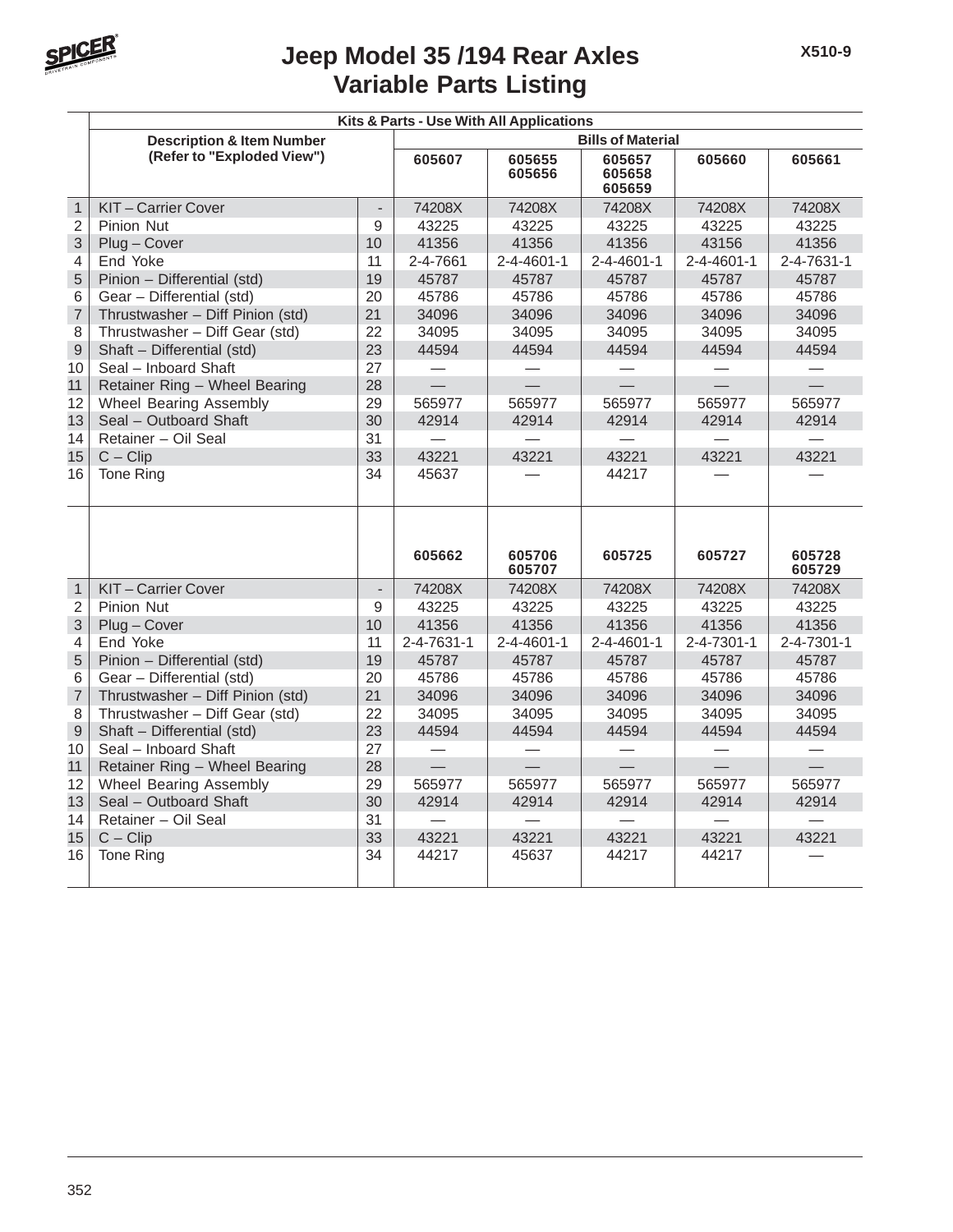

|                         | Kits & Parts - Use With All Applications |                |                            |                    |                  |            |                          |  |  |  |
|-------------------------|------------------------------------------|----------------|----------------------------|--------------------|------------------|------------|--------------------------|--|--|--|
|                         | <b>Description &amp; Item Number</b>     |                | <b>Bills of Material</b>   |                    |                  |            |                          |  |  |  |
|                         | (Refer to "Exploded View")               |                | 605730<br>605731<br>605732 | 605733             | 605746           | 605747     | 605775                   |  |  |  |
| $\mathbf{1}$            | KIT-Carrier Cover                        | $\overline{a}$ | 74208X                     | 74208X             | 74208X           | 74208X     | 74208X                   |  |  |  |
| $\overline{2}$          | Pinion Nut                               | 9              | 43225                      | 43225              | 43225            | 43225      | 43225                    |  |  |  |
| $\mathsf 3$             | Plug - Cover                             | 10             | 41356                      | 41356              | 41356            | 41356      | 41356                    |  |  |  |
| $\overline{4}$          | End Yoke                                 | 11             | $2 - 4 - 7301 - 1$         | 2-4-7301-1         | 2-4-4601-1       | 2-4-4601-1 | 2-4-7631-1               |  |  |  |
| 5                       | Pinion - Differential (std)              | 19             | 45787                      | 45787              | 45787            | 45787      | 45787                    |  |  |  |
| 6                       | Gear - Differential (std)                | 20             | 45786                      | 45786              | 45786            | 45786      | 45786                    |  |  |  |
| $\overline{7}$          | Thrustwasher - Diff Pinion (std)         | 21             | 34096                      | 34096              | 34096            | 34096      | 34096                    |  |  |  |
| 8                       | Thrustwasher - Diff Gear (std)           | 22             | 34095                      | 34095              | 34095            | 34095      | 34095                    |  |  |  |
| $\overline{9}$          | Shaft - Differential (std)               | 23             | 44594                      | 44594              | 44594            | 44594      | 44594                    |  |  |  |
| 10                      | Seal - Inboard Shaft                     | 27             |                            |                    |                  |            |                          |  |  |  |
| 11                      | Retainer Ring - Wheel Bearing            | 28             |                            |                    |                  |            |                          |  |  |  |
| 12                      | <b>Wheel Bearing Assembly</b>            | 29             | 565977                     | 565977             | 565977           | 565977     | 565977                   |  |  |  |
| 13                      | Seal - Outboard Shaft                    | 30             | 42914                      | 42914              | 46485            | 46485      | 42914                    |  |  |  |
| 14                      | Retainer - Oil Seal                      | 31             |                            |                    |                  |            |                          |  |  |  |
| 15                      | $C - Clip$                               | 33             | 43221                      | 43221              | 43221            | 43221      | 43221                    |  |  |  |
| 16                      | Tone Ring                                | 34             | 44217                      |                    | 44217            |            |                          |  |  |  |
|                         |                                          |                |                            |                    |                  |            |                          |  |  |  |
|                         |                                          |                | 605776                     | 605797<br>605798   | 605893<br>605894 | 605895     | 605909                   |  |  |  |
| $\overline{1}$          | KIT-Carrier Cover                        | $\overline{a}$ | 74208X                     | 74208X             | 74208X           | 74208X     | 74208X                   |  |  |  |
| $\overline{2}$          | Pinion Nut                               | 9              | 43225                      | 43225              | 43225            | 43225      | 43225                    |  |  |  |
| 3                       | Plug - Cover                             | 10             | 41356                      | 41356              | 41356            | 41356      | 41356                    |  |  |  |
| $\overline{\mathbf{4}}$ | End Yoke                                 | 11             | 2-4-7631-1                 | $2 - 4 - 7301 - 1$ | 2-4-7631-1       | 2-4-7631-1 | 2-4-7631-1               |  |  |  |
| 5                       | Pinion - Differential (std)              | 19             | $\overline{\phantom{0}}$   | 45787              |                  | 45787      |                          |  |  |  |
| 6                       | Gear - Differential (std)                | 20             |                            | 45786              |                  | 45786      |                          |  |  |  |
| $\overline{7}$          | Thrustwasher - Diff Pinion (std)         | 21             | $\equiv$                   | 34096              |                  | 34096      |                          |  |  |  |
| 8                       | Thrustwasher - Diff Gear (std)           | 22             |                            | 34095              |                  | 34095      |                          |  |  |  |
| $\overline{9}$          | Shaft - Differential (std)               | 23             | $\overline{\phantom{0}}$   | 44594              | $\qquad \qquad$  | 44594      | $\overline{\phantom{0}}$ |  |  |  |
| 10                      | Seal - Inboard Shaft                     | 27             | $\equiv$                   |                    |                  |            |                          |  |  |  |
| 11                      | Retainer Ring - Wheel Bearing            | 28             |                            |                    |                  |            |                          |  |  |  |
| 12                      | Wheel Bearing Assembly                   | 29             | 565977                     | 565977             | 565977           | 565977     | 565977                   |  |  |  |
| 13                      | Seal - Outboard Shaft                    | 30             | 42914                      | 46485              | 46485            | 46485      | 46485                    |  |  |  |
| 14                      | Retainer - Oil Seal                      | 31             |                            |                    |                  |            |                          |  |  |  |
| 15                      | $C - Clip$                               | 33             | 43221                      | 43221              | 43221            | 43221      | 43221                    |  |  |  |
| 16                      | Tone Ring                                | 34             |                            | 45637              |                  | 44217      | 44217                    |  |  |  |
|                         |                                          |                |                            |                    |                  |            |                          |  |  |  |
|                         |                                          |                |                            |                    |                  |            |                          |  |  |  |

(See next page for additional bills of material)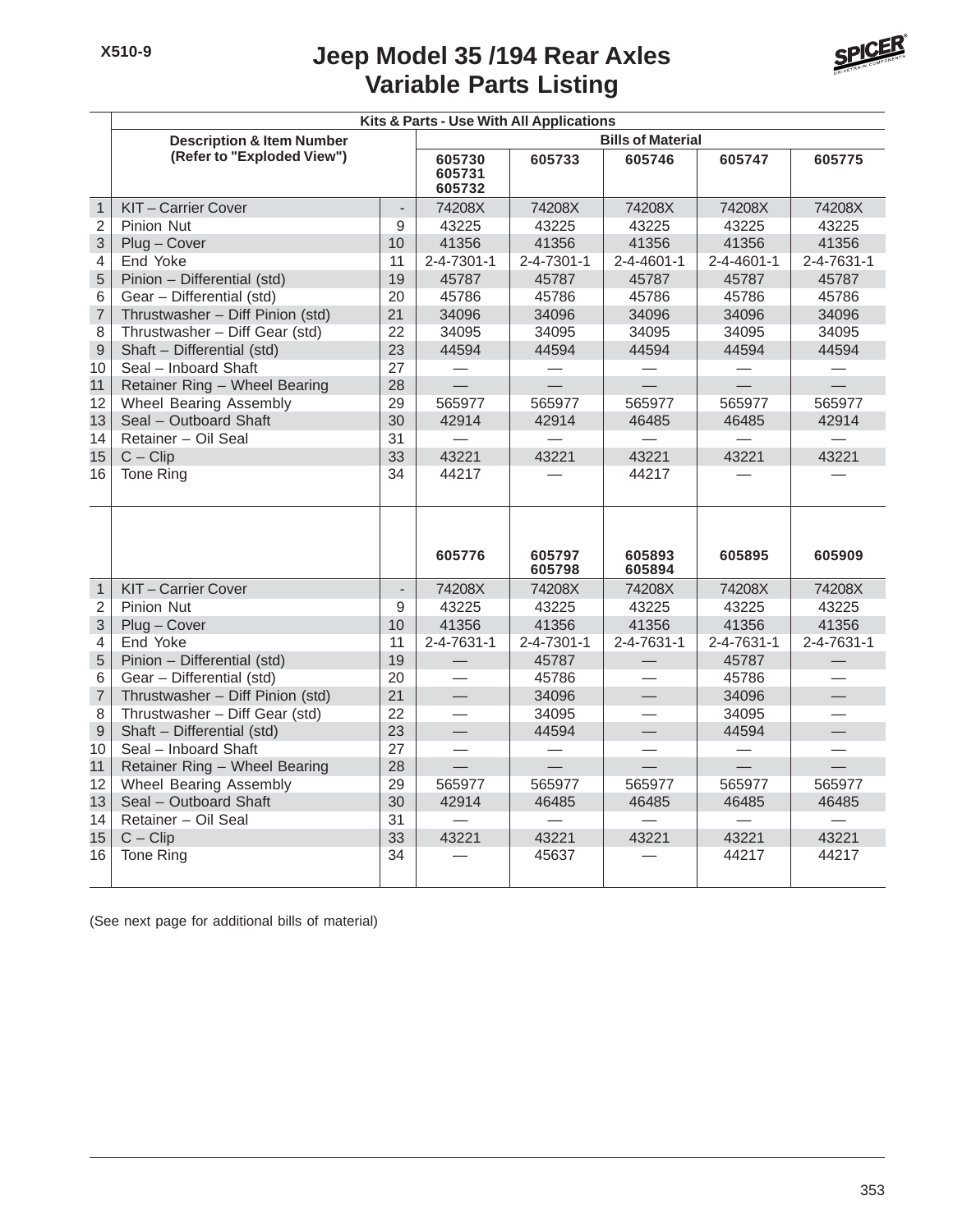

|                | Kits & Parts - Use With All Applications                           |                          |                          |                    |                  |            |                          |  |  |
|----------------|--------------------------------------------------------------------|--------------------------|--------------------------|--------------------|------------------|------------|--------------------------|--|--|
|                | <b>Description &amp; Item Number</b><br>(Refer to "Exploded View") |                          | <b>Bills of Material</b> |                    |                  |            |                          |  |  |
|                |                                                                    |                          | 605913                   | 605914             | 605916           | 605918     | 605919                   |  |  |
| $\mathfrak{S}$ | KIT-Carrier Cover                                                  | $\overline{\phantom{a}}$ | 74208X                   | 74208X             | 74208X           | 74208X     | 74208X                   |  |  |
| $\overline{4}$ | Pinion Nut                                                         | 9                        | 43225                    | 43225              | 43225            | 43225      | 43225                    |  |  |
| 5              | Plug - Cover                                                       | 10                       | 41356                    | 41356              | 41356            | 41356      | 41356                    |  |  |
| 6              | End Yoke                                                           | 11                       | 2-4-7301-1               | 2-4-7301-1         | 2-4-7631-1       | 2-4-7631-1 | 2-4-7631-1               |  |  |
| 8              | Pinion - Differential (std)                                        | 19                       | $\overline{\phantom{0}}$ | 45787              | 45787            | 45787      | $\overline{\phantom{0}}$ |  |  |
| 9              | Gear - Differential (std)                                          | 20                       |                          | 45786              | 45786            | 45786      |                          |  |  |
| 10             | Thrustwasher - Diff Pinion (std)                                   | 21                       | $\equiv$                 | 34096              | 34096            | 34096      | $\qquad \qquad$          |  |  |
| 11             | Thrustwasher - Diff Gear (std)                                     | 22                       |                          | 34095              | 34095            | 34095      |                          |  |  |
| 12             | Shaft - Differential (std)                                         | 23                       | $\qquad \qquad$          | 44594              | 44594            | 44594      |                          |  |  |
| 13             | Seal - Inboard Shaft                                               | 27                       |                          |                    |                  |            |                          |  |  |
| 14             | Retainer Ring - Wheel Bearing                                      | 28                       |                          |                    |                  |            |                          |  |  |
| 15             | Wheel Bearing Assembly                                             | 29                       | 565977                   | 565977             | 565977           | 565977     | 565977                   |  |  |
| 16             | Seal - Outboard Shaft                                              | 30                       | 46485                    | 46485              | 46485            | 46485      | 46485                    |  |  |
| 17             | Retainer - Oil Seal                                                | 31                       |                          |                    |                  |            |                          |  |  |
| 18             | $C - Clip$                                                         | 33                       | 43221                    | 43221              | 43221            | 43221      | 43221                    |  |  |
| 19             | <b>Tone Ring</b>                                                   | 34                       | 44217                    | 44217              |                  | 44217      | 44217                    |  |  |
|                |                                                                    |                          |                          |                    |                  |            |                          |  |  |
|                |                                                                    |                          | 605956                   | 605957             | 605960<br>605961 | 605992     | 605993                   |  |  |
| $\mathfrak{S}$ | KIT-Carrier Cover                                                  | $\overline{a}$           | 74208X                   | 74208X             | 74208X           | 74208X     | 74208X                   |  |  |
| $\overline{4}$ | <b>Pinion Nut</b>                                                  | 9                        | 43225                    | 43225              | 43225            | 43225      | 43225                    |  |  |
| 5              | Plug - Cover                                                       | 10                       | 41356                    | 41356              | 41356            | 41356      | 41356                    |  |  |
| 6              | End Yoke                                                           | 11                       | $2 - 4 - 4601 - 1$       | $2 - 4 - 4601 - 1$ | 2-4-7301-1       | 2-4-7991-1 | 2-4-7991-1               |  |  |
| 8              | Pinion - Differential (std)                                        | 19                       | 45787                    | 45787              | 45787            | 45787      | 45787                    |  |  |
| 9              | Gear - Differential (std)                                          | 20                       | 45786                    | 45786              | 45786            | 45786      | 45786                    |  |  |
| 10             | Thrustwasher - Diff Pinion (std)                                   | 21                       | 34096                    | 34096              | 34095            | 34096      | 34096                    |  |  |
| 11             | Thrustwasher - Diff Gear (std)                                     | $\overline{22}$          | 34095                    | 34095              | 34096            | 34095      | 34095                    |  |  |
| 12             | Shaft - Differential (std)                                         | 23                       | 44594                    | 44594              | 44594            | 44594      | 44594                    |  |  |
| 13             | Seal - Inboard Shaft                                               | 27                       | $\overline{\phantom{0}}$ |                    |                  |            | $\overline{\phantom{0}}$ |  |  |
| 14             | Retainer Ring - Wheel Bearing                                      | 28                       | $\equiv$                 | $\equiv$           | $\equiv$         | $\equiv$   | $\overline{\phantom{0}}$ |  |  |
| 15             | Wheel Bearing Assembly                                             | 29                       | 565977                   | 565977             | 565977           | 565977     | 565977                   |  |  |
| 16             | Seal - Outboard Shaft                                              | 30                       | 46485                    | 46485              | 46485            | 46485      | 46485                    |  |  |
| 17             | Retainer - Oil Seal                                                | 31                       | $\overline{\phantom{a}}$ |                    |                  |            |                          |  |  |
| 18             | $C - Clip$                                                         | 33                       | 43221                    | 43221              | 43221            | 43221      | 43221                    |  |  |
| 19             | <b>Tone Ring</b>                                                   | 34                       | 44217                    |                    | 45637            | 44217      |                          |  |  |